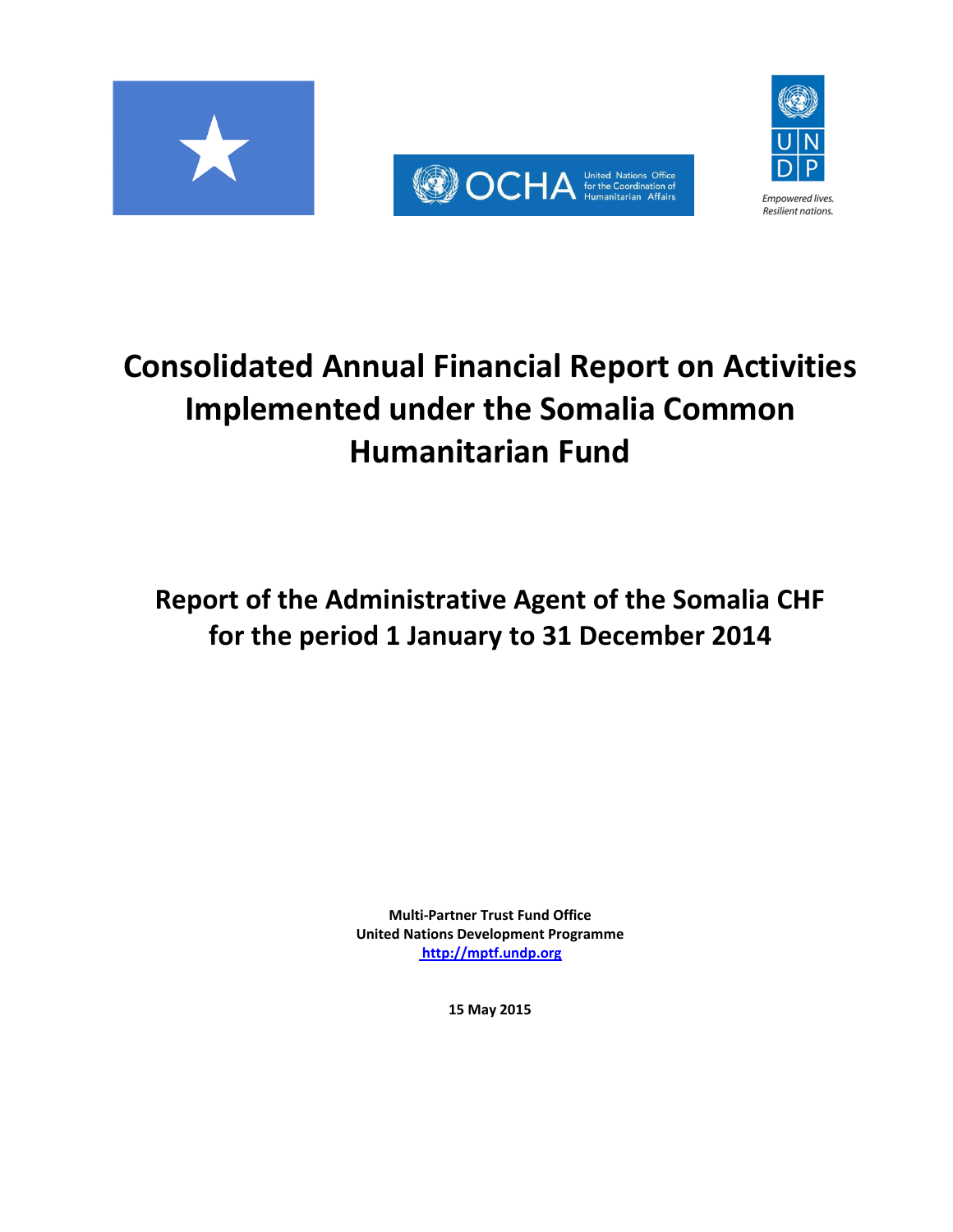# **PARTICIPATING ORGANIZATIONS CONTRIBUTORS**



Food and Agriculture Organization (FAO)



International Organization for Migration (IOM)







United Nations Development Programme (UNDP)



United Nations Population Fund (UNFPA)



United Nations Human Settlements Programme (UN-HABITAT)



United Nations High Commissioner for Refugees (UNHCR)



United Nations Children's Fund (UNICEF)

**UNOPS** United Nations Office for Project Services (UNOPS)







World Health Organization (WHO)



Norway

Poland



Private Sector



Swedish International Development Cooperation (Sida)



Swiss Agency for Development and Cooperation (SDC)





African Union



Australia



Azerbaijan



Denmark



Department for International Development (DFID)



Finland



Germany



Guyana



Irish AID



Italy



Netherlands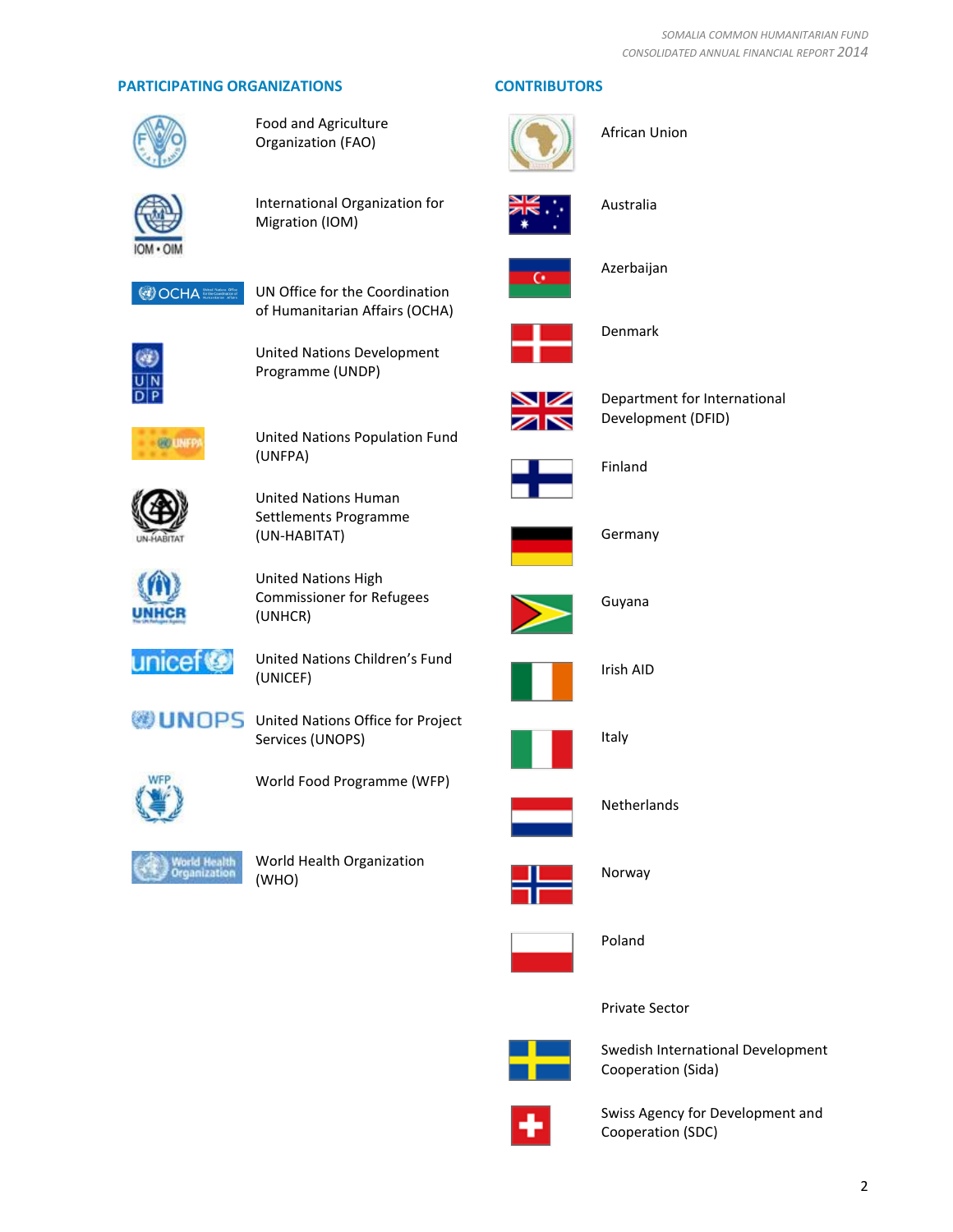# **DEFINITIONS**

#### **Approved Project/Programme**

A project/programme including budget, etc., that is approved by the Humanitarian Coordinator for fund allocation purposes.

# **Contributor Commitment**

Amount(s) committed by a donor to a Fund in a signed Standard Administrative Arrangement with the UNDP Multi-Partner Trust Fund Office (MPTF Office), in its capacity as the Administrative Agent. A commitment may be paid or pending payment.

# **Contributor Deposit**

Cash deposit received by the MPTF Office for the Fund from a contributor in accordance with a signed Standard Administrative Arrangement.

# **Delivery Rate**

The percentage of funds that have been utilized, calculated by comparing expenditures reported by a Participating Organization against the 'net funded amount'.

# **Indirect Support Costs**

A general cost that cannot be directly related to any particular programme or activity of the Participating Organizations. UNDG policy establishes a fixed indirect cost rate of seven percent of programmable costs.

# **Managing Agent**

The Participating UN Organization (e.g., UNDP or OCHA) that has signed the MOU and performs an oversight function vis-à-vis NGOs receiving funding. The Managing Agent has the same obligations as any other PUNO signing the MOU, including for reporting.

# **Net Funded Amount**

Amount transferred to a Participating Organization less any refunds transferred back to the MPTF Office by a Participating Organization.

# **Participating Organization**

A UN Organization or other inter-governmental Organization that is an implementing partner in a Fund, as represented by signing a Memorandum of Understanding (MOU) with the MPTF Office for a particular Fund.

# **Project Expenditure**

The sum of expenses and/or expenditure reported by all Participating Organizations for a Fund irrespective of which basis of accounting each Participating Organization follows for donor reporting.

# **Project Financial Closure**

A project or programme is considered financially closed when all financial obligations of an operationally completed project or programme have been settled, and no further financial charges may be incurred.

# **Project Operational Closure**

A project or programme is considered operationally closed when all programmatic activities for which Participating Organization(s) received funding have been completed.

# **Project Start Date**

Date of transfer of first instalment from the MPTF Office to the Participating Organization.

# **Total Approved Budget**

This represents the cumulative amount of allocations approved by the Humanitarian Coordinator.

# **US Dollar Amount**

The financial data in the report is recorded in US Dollars and due to rounding off of numbers, the totals may not add up.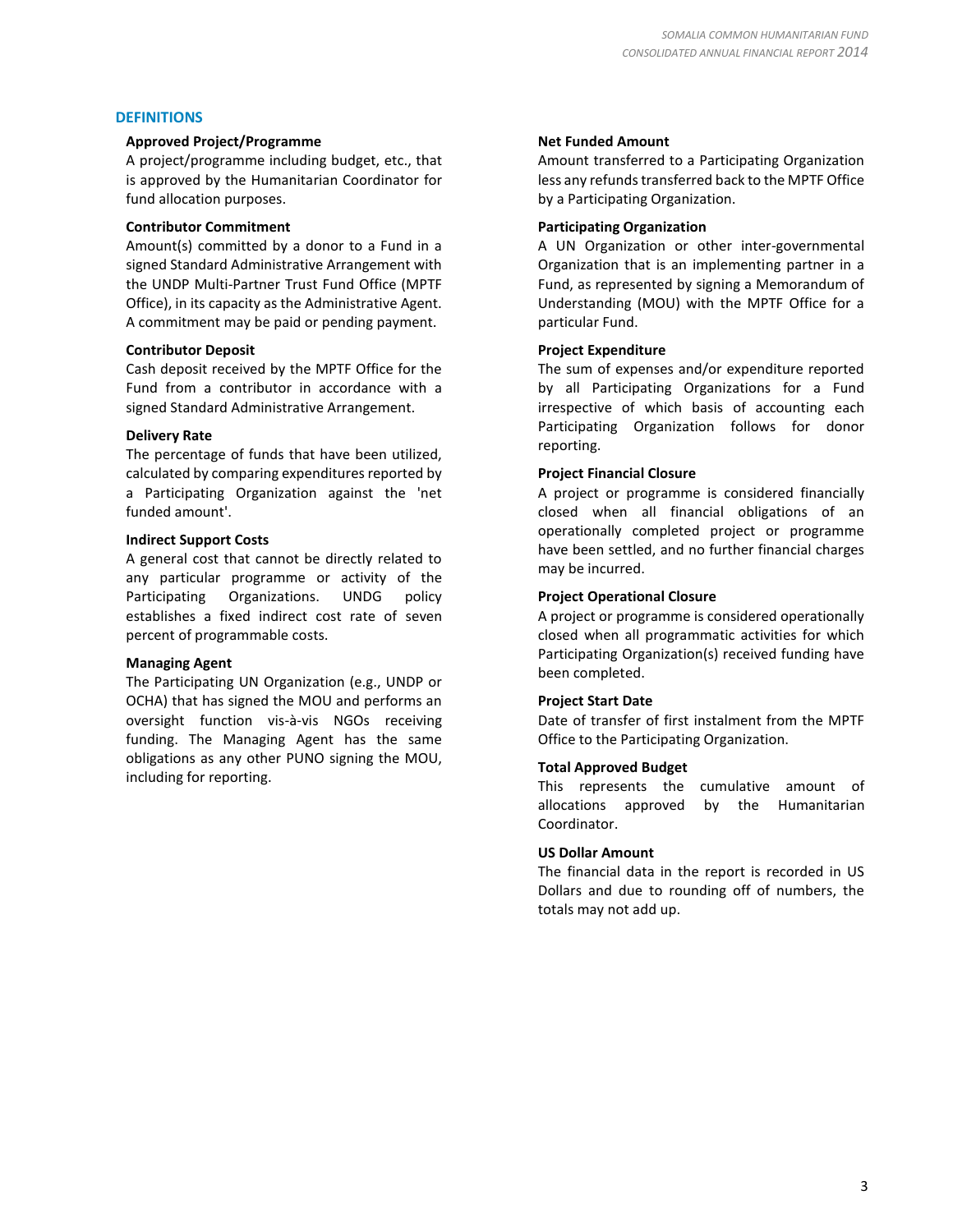# **TABLE OF CONTENTS INTRODUCTION**

| Introduction                                | 4  |
|---------------------------------------------|----|
| 1. Sources and Uses of Funds                | 5  |
| 2. Partner Contributions                    | 6  |
| 3. Interest Earned                          | 7  |
| 4. Transfer of Funds                        | 8  |
| 5. Expenditure and Financial Delivery Rates | 10 |
| 6. Cost Recovery                            | 18 |
| 7. Accountability and Transparency          | 18 |
| 8. Direct Cost                              | 18 |
|                                             |    |

This Consolidated Annual Financial Report of the Somalia Common Humanitarian Fund (Somalia CHF) is prepared by the United Nations Development Programme (UNDP) Multi-Partner Trust Fund Office (MPTF Office) in fulfillment of its obligations as Administrative Agent, as per the terms of Reference (TOR), the Memorandum of Understanding (MOU) signed between the UNDP MPTF Office and the Participating Organizations, and the Standard Administrative Arrangement (SAA) signed with contributors.

The MPTF Office, as Administrative Agent, is responsible for concluding an MOU with Participating Organizations and SAAs with contributors. It receives, administers and manages contributions, and disburses these funds to the Participating Organizations. The Administrative Agent prepares and submits annual consolidated financial reports, as well as regular financial statements, for transmission to contributors.

This consolidated financial report covers the period 1 January to 31 December 2014 and provides financial data on progress made in the implementation of projects of the Somalia Common Humanitarian Fund. It is posted on the MPTF Office GATEWAY [\(http://mptf.undp.org/factsheet/fund/HSO10](http://mptf.undp.org/factsheet/fund/HSO10) ).

The financial data in the report is recorded in US Dollars and due to rounding off of numbers, the totals may not add up.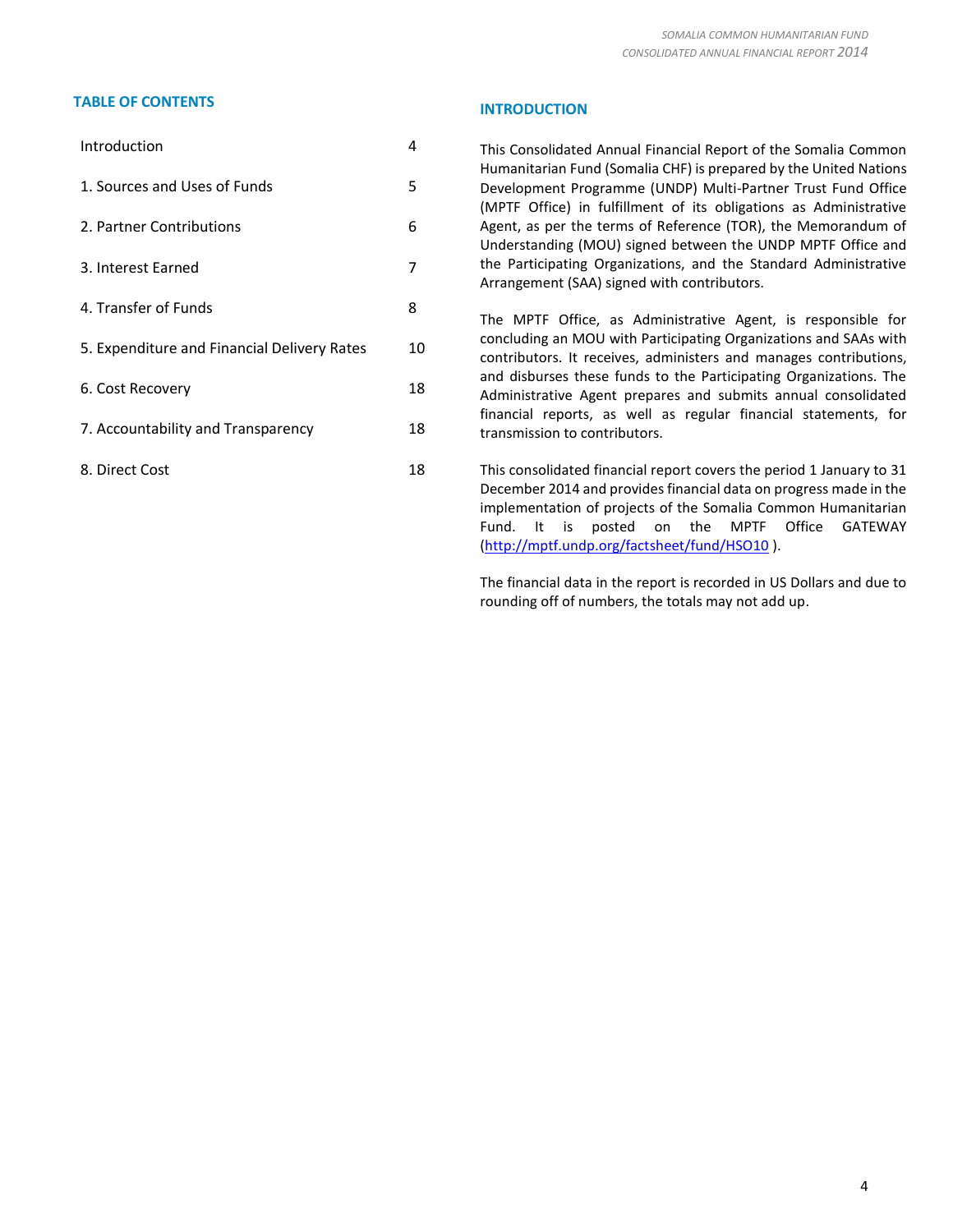#### **2014 FINANCIAL PERFORMANCE**

This chapter presents financial data and analysis of the Somalia Common Humanitarian Fund using the passthrough funding modality as of 31 December 2014. Financial information for this Fund is also available on the MPTF Office GATEWAY, at the following address: [http://mptf.undp.org/factsheet/fund/HSO10.](http://mptf.undp.org/factsheet/fund/HSO10)

# **1. SOURCES AND USES OF FUNDS**

As of 31 December 2014, 16 contributors have deposited US\$ 303,868,166 in contributions and US\$ 586,820 has been earned in interest, bringing the

# **Table 1. Financial Overview, as of 31 December 2014 (in US Dollars)**

cumulative source of funds to US\$ 304,454,986.

Of this amount, US\$ 288,013,705 has been transferred to 11 Participating Organizations, of which US\$ 270,322,737 has been reported as expenditure. The Administrative Agent fee has been charged at the approved rate of one percent on deposits and amounts to US\$ 3,038,682. Table 1 provides an overview of the overall sources, uses, and balance of the Somalia Common Humanitarian Fund as of 31 December 2014.

|                                                           | Annual 2013 | <b>Annual 2014</b> | <b>Cumulative</b> |
|-----------------------------------------------------------|-------------|--------------------|-------------------|
| <b>Sources of Funds</b>                                   |             |                    |                   |
| <b>Gross Contributions</b>                                | 59,915,882  | 42,089,911         | 303,868,166       |
| Fund Earned Interest and Investment Income                | 50,001      | 38,464             | 565,456           |
| Interest Income received from Participating Organizations | 3,042       |                    | 21,364            |
| Refunds by Administrative Agent to Contributors           |             |                    |                   |
| Fund balance transferred to another MDTF                  |             |                    |                   |
| <b>Other Revenues</b>                                     |             |                    |                   |
| <b>Total: Sources of Funds</b>                            | 59,968,925  | 42,128,374         | 304,454,986       |
| <b>Use of Funds</b>                                       |             |                    |                   |
| <b>Transfers to Participating Organizations</b>           | 34,824,571  | 54,639,232         | 288,013,705       |
| Refunds received from Participating Organizations         | (356, 941)  | (1,372,428)        | (1,740,810)       |
| <b>Net Funded Amount to Participating Organizations</b>   | 34,467,631  | 53,266,804         | 286,272,895       |
| <b>Administrative Agent Fees</b>                          | 599,159     | 420,899            | 3,038,682         |
| Direct Costs: (Humanitarian Coordinator, Secretariatetc.) | 1,393,679   | 1,439,131          | 2,832,810         |
| <b>Bank Charges</b>                                       | 1,336       | 886                | 4,856             |
| <b>Other Expenditures</b>                                 |             |                    |                   |
| <b>Total: Uses of Funds</b>                               | 36,461,804  | 55,127,720         | 292,149,243       |
| Change in Fund cash balance with Administrative Agent     | 23,507,121  | (12,999,346)       | 12,305,743        |
| Opening Fund balance (1 January)                          | 1,797,968   | 25,305,089         |                   |
| <b>Closing Fund balance (31 December)</b>                 | 25,305,089  | 12,305,743         | 12,305,743        |
| Net Funded Amount to Participating Organizations          | 34,467,631  | 53,266,804         | 286,272,895       |
| Participating Organizations' Expenditure                  | 47,308,061  | 47,195,880         | 270,322,737       |
| <b>Balance of Funds with Participating Organizations</b>  |             |                    | 15,950,158        |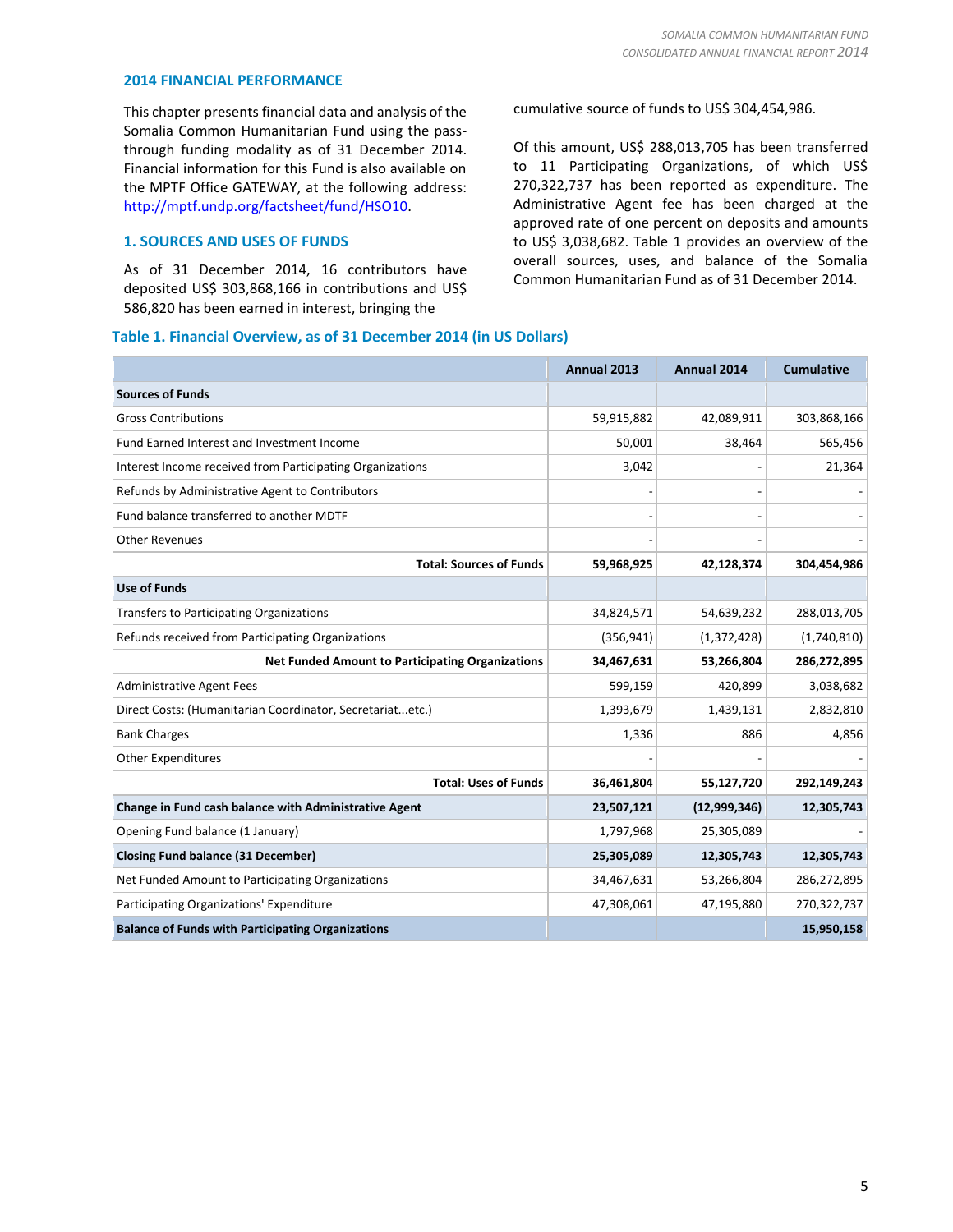# **2. PARTNER CONTRIBUTIONS**

Table 2 provides information on cumulative contributions received from all contributors to this Fund as of 31 December 2014. The Somalia CHF is currently being financed by 16 contributors that have signed SAAs, namely the African Union, Governments of Australia, Azerbaijan, Denmark, Finland, Germany, Guyana, Italy, Netherlands, Norway, and Poland,

the UK's Department for International Development (DFID), the Irish Aid, the Swedish International Development Cooperation Agency (Sida), the Swiss Agency for Development & Cooperation (SDC), and a private individual. In 2014, the Somalia CHF received US\$ 42.09 million in contributions, bringing the total fund contributions to US\$ 303.86 million.

# **Table 2. Contributions, as of 31 December 2014 (in US Dollars)**

| <b>Contributors</b>                                  | <b>Prior Years</b><br>as of 31-Dec-2013 | <b>Current Year</b><br>Jan-Dec-2014 | <b>Total</b> |
|------------------------------------------------------|-----------------------------------------|-------------------------------------|--------------|
| African Union (AU)                                   | 2,000,000                               |                                     | 2,000,000    |
| Australia                                            |                                         | 4,384,000                           | 4,384,000    |
| Australian Agency for International Development      | 15,942,500                              |                                     | 15,942,500   |
| Azerbaijan                                           | 100,000                                 |                                     | 100,000      |
| Denmark                                              | 24,404,491                              | 5,602,619                           | 30,007,110   |
| Department for International Development (DFID)      | 92,812,223                              | 10,975,300                          | 103,787,523  |
| Finland                                              | 13,314,000                              | 1,860,600                           | 15,174,600   |
| Germany                                              | 3,849,850                               | 1,256,000                           | 5,105,850    |
| Guyana                                               | 75,000                                  |                                     | 75,000       |
| Irish AID                                            | 13,567,580                              | 4,042,400                           | 17,609,980   |
| Italy                                                | 2,618,000                               |                                     | 2,618,000    |
| Netherlands                                          | 37,805,157                              | 1,268,400                           | 39,073,557   |
| Norway                                               | 20,833,835                              |                                     | 20,833,835   |
| Poland                                               | 297,921                                 |                                     | 297,921      |
| <b>Private Sector</b>                                | 10,000                                  |                                     | 10,000       |
| Swiss Agency for Development and Cooperation (SDC)   | 6,644,734                               | 2,039,941                           | 8,684,675    |
| Swedish International Development Cooperation (Sida) | 27,502,965                              | 10,660,651                          | 38,163,616   |
| <b>Grand Total</b>                                   | 261,778,255                             | 42,089,911                          | 303,868,166  |

# **Figure 1: Deposits by contributor, cumulative as of 31 December 2014**

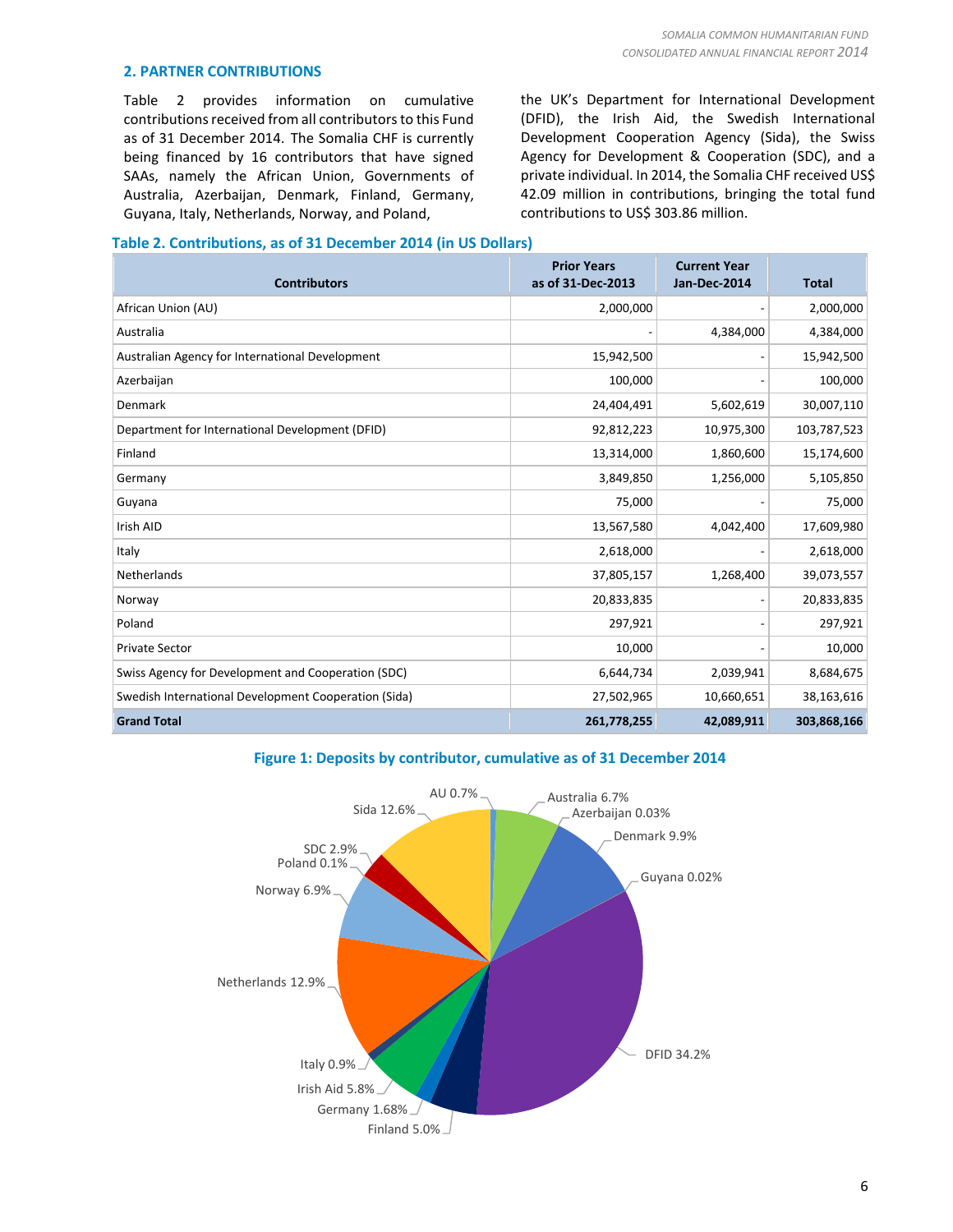# **3. INTEREST EARNED**

Interest income is earned in two ways: 1) on the balance of funds held by the Administrative Agent ('Fund earned interest'), and 2) on the balance of funds held by the Participating Organizations ('Agency earned interest') where their Financial Regulations and Rules allow return of interest to the AA.

As of 31 December 2014, Fund earned interest amounts to US\$ 565,456 and interest received from Participating Organizations amounts to US\$ 21,364, bringing the cumulative interest received to US\$ 586,820. Details are provided in the table below.

# **Table 3. Sources of Interest and Investment Income, as of 31 December 2014 (in US Dollars)**

| <b>Interest Earned</b>                     | <b>Prior Years</b><br>as of 31-Dec-2013 | <b>Current Year</b><br>Jan-Dec-2014 | <b>Total</b> |
|--------------------------------------------|-----------------------------------------|-------------------------------------|--------------|
| <b>Administrative Agent</b>                |                                         |                                     |              |
| Fund Earned Interest and Investment Income | 526,992                                 | 38,464                              | 565,456      |
| <b>Total: Fund Earned Interest</b>         | 526,992                                 | 38,464                              | 565,456      |
| <b>Participating Organization</b>          |                                         |                                     |              |
| <b>UNDP</b>                                | 17,939                                  |                                     | 17,939       |
| FAO                                        | 383                                     |                                     | 383          |
| <b>UNOPS</b>                               | 3,042                                   |                                     | 3,042        |
| <b>Total: Agency earned interest</b>       | 21,364                                  |                                     | 21,364       |
| <b>Grand Total</b>                         | 548,356                                 | 38,464                              | 586,820      |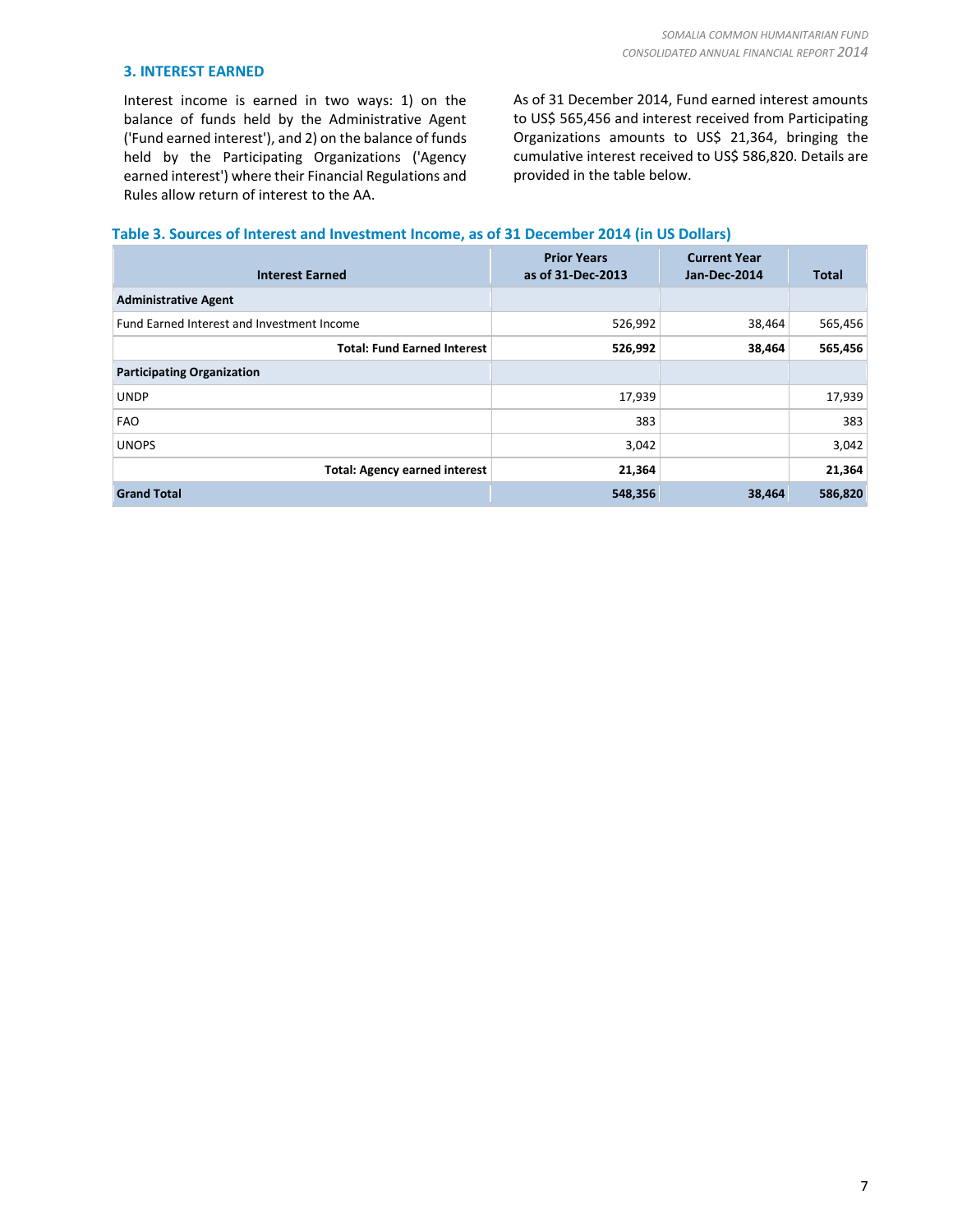# **4. TRANSFER OF FUNDS**

With the overall aim of improving the timeliness and coherence of the humanitarian response, improving needs assessment and enhancing the Consolidated Appeal Process (CAP), upon decision of the Humanitarian Coordinator transfers of funds were made to projects in 11 Clusters of the Somalia CHF namely: Agriculture and Livelihoods, Education, Enabling Programming, Food Assistance, Health, Logistics, Nutrition, Protection, Shelter and Non-Food Items(NFIs), Multi-Cluster for Refugees and Water and Sanitation (WASH). Eleven Participating Organizations have signed the MOU for the Somalia CHF since its inception in May 2010. In 2014 the Administrative Agent, based on the approval of the Humanitarian Coordinator, transferred US\$ 54.64 million

to nine Participating Organizations, bringing the total cumulative amount transferred to US\$ 288,013,705 to 11 Participating Organizations (see list below). Table 4 provides additional information on the refunds received by the MPTF Office, and the net funded amount for each of the Participating Organizations. OCHA serves as a Managing Agent for funds approved by the Humanitarian Coordinator for implementation by NGOs. As shown in Table 4 and Figure 2, in 2014 OCHA as a Managing Agent for NGO projects received the largest share of funding (US\$ 30.0 million or 55 percent), followed by WFP (US\$ 9.75 million or 18 percent), UNICEF (US\$ 4.35 million or 8 percent) and others.

| Participating      | Prior Years as of 31-Dec-2013 |                |                   | <b>Current Year Jan-Dec-2014</b> |                |                   | <b>Total</b>     |                |                   |
|--------------------|-------------------------------|----------------|-------------------|----------------------------------|----------------|-------------------|------------------|----------------|-------------------|
| Organization       | <b>Transfers</b>              | <b>Refunds</b> | <b>Net Funded</b> | <b>Transfers</b>                 | <b>Refunds</b> | <b>Net Funded</b> | <b>Transfers</b> | <b>Refunds</b> | <b>Net Funded</b> |
| <b>FAO</b>         | 11,240,902                    | (11, 441)      | 11,229,461        | 2,450,000                        |                | 2,450,000         | 13,690,902       | (11, 441)      | 13,679,461        |
| <b>IOM</b>         | 844,999                       |                | 844,999           | 2,178,340                        |                | 2,178,340         | 3,023,339        |                | 3,023,339         |
| NGO/OCHA           | 161,674,098                   |                | 161,674,098       | 29,993,986                       | (706, 263)     | 29,287,723        | 191,668,084      | (706, 263)     | 190,961,821       |
| <b>OCHA</b>        | 665,075                       | (195, 918)     | 469,157           | 103,940                          | (446, 617)     | (342, 678)        | 769,014          | (642, 535)     | 126,479           |
| <b>UNDP</b>        | 3,676,024                     |                | 3,676,024         | 831,439                          |                | 831,439           | 4,507,463        |                | 4,507,463         |
| <b>UNFPA</b>       | 2,476,368                     | (12, 158)      | 2,464,210         | 1,109,999                        | (41, 274)      | 1,068,725         | 3,586,367        | (53, 432)      | 3,532,935         |
| <b>UNHABITAT</b>   | 854,224                       |                | 854,224           |                                  |                |                   | 854,224          |                | 854,224           |
| <b>UNHCR</b>       | 6,313,269                     |                | 6,313,269         | 413,835                          |                | 413,835           | 6,727,104        |                | 6,727,104         |
| <b>UNICEF</b>      | 22,057,459                    | (66, 464)      | 21,990,995        | 4,346,893                        | (163, 682)     | 4,183,212         | 26,404,353       | (230, 146)     | 26,174,207        |
| <b>UNOPS</b>       | 2,618,948                     |                | 2,618,948         |                                  | (2,802)        | (2,802)           | 2,618,948        | (2,802)        | 2,616,146         |
| <b>WFP</b>         | 14,525,272                    |                | 14,525,272        | 9,751,299                        |                | 9,751,299         | 24,276,571       |                | 24,276,571        |
| <b>WHO</b>         | 6,427,835                     | (82, 401)      | 6,345,434         | 3,459,500                        | (11,790)       | 3,447,710         | 9,887,335        | (94, 191)      | 9,793,144         |
| <b>Grand Total</b> | 233,374,474                   | (368, 382)     | 233,006,091       | 54,639,232                       | (1,372,428)    | 53,266,804        | 288,013,705      | (1,740,810)    | 286,272,895       |

# **Table 4. Transfer, Refund, and Net Funded Amount by Participating Organization (in US Dollars)**

# **Figure 2: Net funded amount by Participating Organization for the period of 1 January to 31 December 2014**

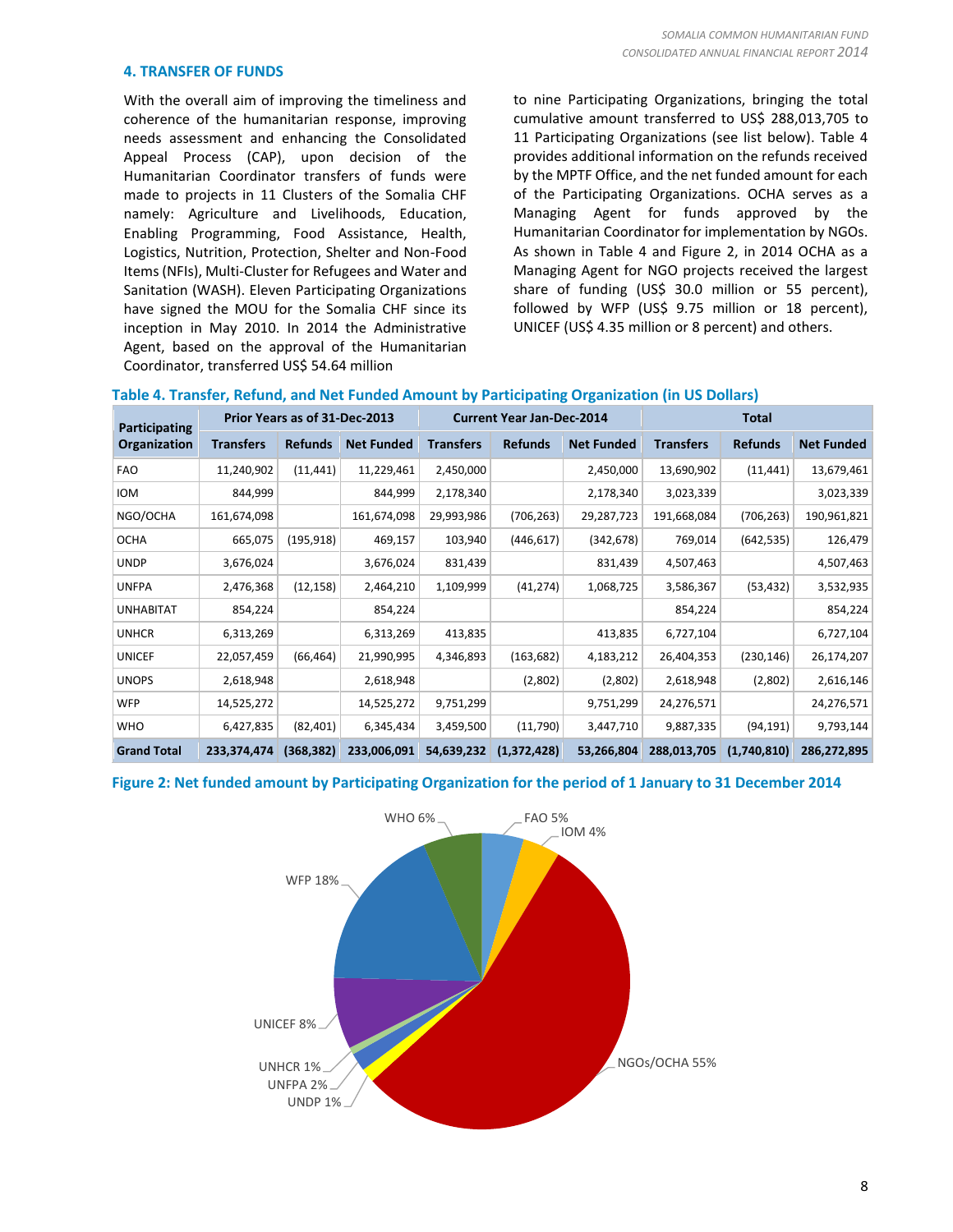# **4.1. TRANSFER BY CLUSTER**

The Somalia CHF has the following 11 clusters: Education, Enabling Programming, Food Assistance, Health, Agriculture and Livelihoods, Logistics, Nutrition, Protection, Shelter and NFIs, Multi-Cluster for Refugees and WASH. Table 4.1 below shows the total approved funding by Cluster.

As shown in Figure 3, in 2014, the Clusters receiving the largest share of transfers were: Food Assistance (22.2 percent), Health (17.5 percent), Water and Sanitation (17.2 percent) and Nutrition (15.5 percent).

# **Table 4.1 Cumulative net funded amount by Cluster as of 31 December 2014 (in US Dollars)**

| <b>Clusters</b>             | <b>Cumulative Net Funded Amount</b> |
|-----------------------------|-------------------------------------|
| Education                   | 7,125,243                           |
| <b>Enabling Programming</b> | 19,507,119                          |
| <b>Food Assistance</b>      | 41,568,861                          |
| Health                      | 40,297,872                          |
| Livelihoods                 | 29,523,811                          |
| Logistics                   | 3,791,198                           |
| Multi-Cluster for Refugees  | 929,359                             |
| Nutrition                   | 47,032,963                          |
| Protection                  | 9,794,242                           |
| Shelter / NFIs              | 29,911,137                          |
| Water and Sanitation        | 56,791,091                          |
| Total:                      | 286,272,895                         |



# **Figure 3: Net Funded Amounts by Sector for the Year 2014**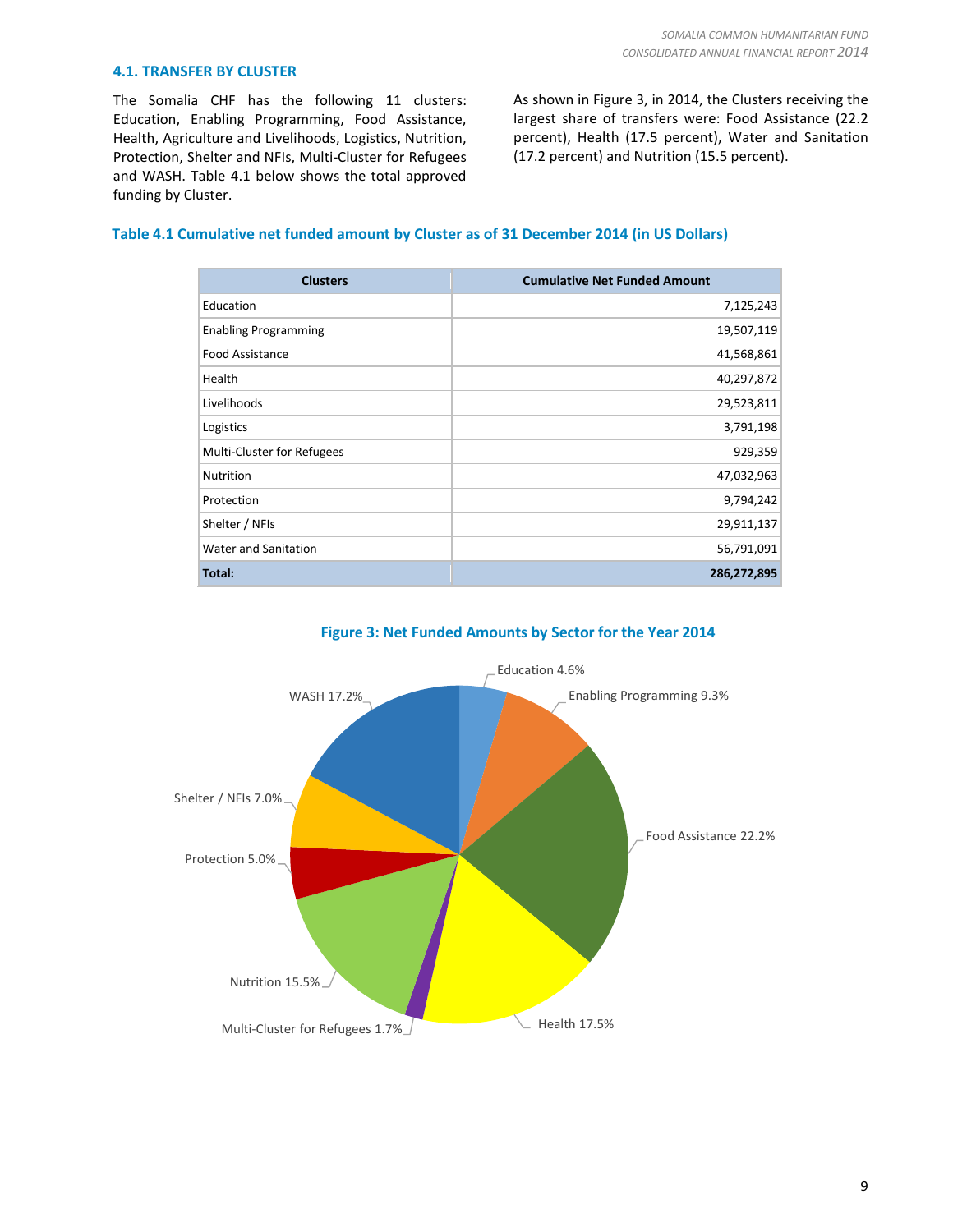# **5. EXPENDITURE AND FINANCIAL DELIVERY RATES**

All final expenditures reported for the year 2014 were submitted by the Headquarters of the Participating Organizations. These were consolidated by the MPTF Office. Project expenditures are incurred and monitored by each Participating Organization and are reported as per the agreed upon categories for interagency harmonized reporting.

The reported expenditures were submitted via UNEX the MPTF Office's expenditure reporting tool. The 2014 expenditure data has been posted on the MPTF Office GATEWAY at <http://mptf.undp.org/factsheet/fund/HSO10>

# **5.1 EXPENDITURE REPORTED BY PARTICIPATING ORGANIZATION**

In 2014, US\$ 54.64 million was transferred to Participating Organizations, which reported US\$ 47.19 million in expenditure. As shown in table below, the cumulative net funded amount is US\$ 286,272,895 and cumulative expenditures reported by the Participating Organizations amount to US\$ 270,322,737. This equates to an overall Fund expenditure delivery rate of 94 percent. This delivery rate is a solid indicator of the Somalia CHF's robust financial performance since its establishment.

# **Table 5.1a Net Funded Amount, Reported Expenditure, and Financial Delivery by Participating Organization, as of 31 December 2014 (in US Dollars)**

|                                   | <b>Current Year Jan-Dec 2014</b> |                    | <b>Total</b>             |                    |                        |
|-----------------------------------|----------------------------------|--------------------|--------------------------|--------------------|------------------------|
| <b>Participating Organization</b> | <b>Net Funded Amount</b>         | <b>Expenditure</b> | <b>Net Funded Amount</b> | <b>Expenditure</b> | <b>Delivery Rate %</b> |
| <b>FAO</b>                        | 2,450,000                        | 2,017,643          | 13,679,461               | 8,978,740          | 65.64                  |
| <b>IOM</b>                        | 2,178,340                        | 1,547,288          | 3,023,339                | 1,692,164          | 55.97                  |
| NGO/OCHA                          | 29,287,723                       | 27,101,657         | 190,961,821              | 188,399,193        | 98.66                  |
| <b>OCHA</b>                       | (342, 678)                       | 1,127,873          | 126,479                  | 1,597,029          | 1262.68                |
| <b>UNDP</b>                       | 831,439                          | 641,742            | 4,507,463                | 4,440,340          | 98.51                  |
| <b>UNFPA</b>                      | 1,068,725                        | 1,360,195          | 3,532,935                | 3,234,450          | 91.55                  |
| <b>UNHABITAT</b>                  |                                  | 73,823             | 854,224                  | 849,431            | 99.44                  |
| <b>UNHCR</b>                      | 413,835                          | 408,814            | 6,727,104                | 6,398,869          | 95.12                  |
| <b>UNICEF</b>                     | 4,183,212                        | 2,419,184          | 26,174,207               | 23,203,892         | 88.65                  |
| <b>UNOPS</b>                      | (2,802)                          | 52,058             | 2,616,146                | 2,383,317          | 91.10                  |
| <b>WFP</b>                        | 9,751,299                        | 7,487,320          | 24,276,571               | 20,909,983         | 86.13                  |
| <b>WHO</b>                        | 3,447,710                        | 2,958,284          | 9,793,144                | 8,235,329          | 84.09                  |
| <b>Total</b>                      | 53,266,804                       | 47,195,880         | 286,272,895              | 270,322,737        | 94.43                  |

# **Table 5.1b Expenditure with breakdown by Cluster (in US Dollars)**

|                                   | <b>Total</b><br><b>Current Year Jan-Dec-2014</b> |                    |                          |                    |                 |  |  |  |
|-----------------------------------|--------------------------------------------------|--------------------|--------------------------|--------------------|-----------------|--|--|--|
| <b>Country/Cluster</b>            | <b>Net Funded Amount</b>                         | <b>Expenditure</b> | <b>Net Funded Amount</b> | <b>Expenditure</b> | Delivery Rate % |  |  |  |
| <b>Somalia</b>                    |                                                  |                    |                          |                    |                 |  |  |  |
| Education                         | 2,439,224                                        | 3,387,930          | 7,125,243                | 8,073,947          | 113.31          |  |  |  |
| <b>Enabling Programming</b>       | 4,940,946                                        | 6,301,724          | 19,507,119               | 19,773,096         | 101.36          |  |  |  |
| Food Assistance                   | 11,832,328                                       | 8,403,749          | 41,568,861               | 36,962,428         | 88.92           |  |  |  |
| Health                            | 9,348,259                                        | 8,076,689          | 40,297,872               | 36,999,652         | 91.82           |  |  |  |
| Livelihoods                       | (122, 901)                                       | (12, 428)          | 29,523,811               | 28,437,632         | 96.32           |  |  |  |
| Logistics                         |                                                  |                    | 3,791,198                | 3,791,198          | 100.00          |  |  |  |
| <b>Multi-Cluster for Refugees</b> | 929,359                                          | 3,751,959          | 929,359                  | 3,751,959          | 403.71          |  |  |  |
| Nutrition                         | 8,283,558                                        | 6,193,799          | 47,032,963               | 43,711,327         | 92.94           |  |  |  |
| Protection                        | 2,657,623                                        | 1,247,013          | 9,794,242                | 8,383,630          | 85.60           |  |  |  |
| Shelter /NFIs                     | 3,762,967                                        | 4,750,082          | 29,911,137               | 29,513,039         | 98.67           |  |  |  |
| Water and Sanitation              | 9,195,441                                        | 5,095,363          | 56,791,091               | 50,924,830         | 89.67           |  |  |  |
| Somalia Total:                    | 53,266,804                                       | 47,195,880         | 286,272,895              | 270,322,737        | 94.43           |  |  |  |
| <b>Grand Total:</b>               | 53,266,804                                       | 47,195,880         | 286,272,895              | 270,322,737        | 94.43           |  |  |  |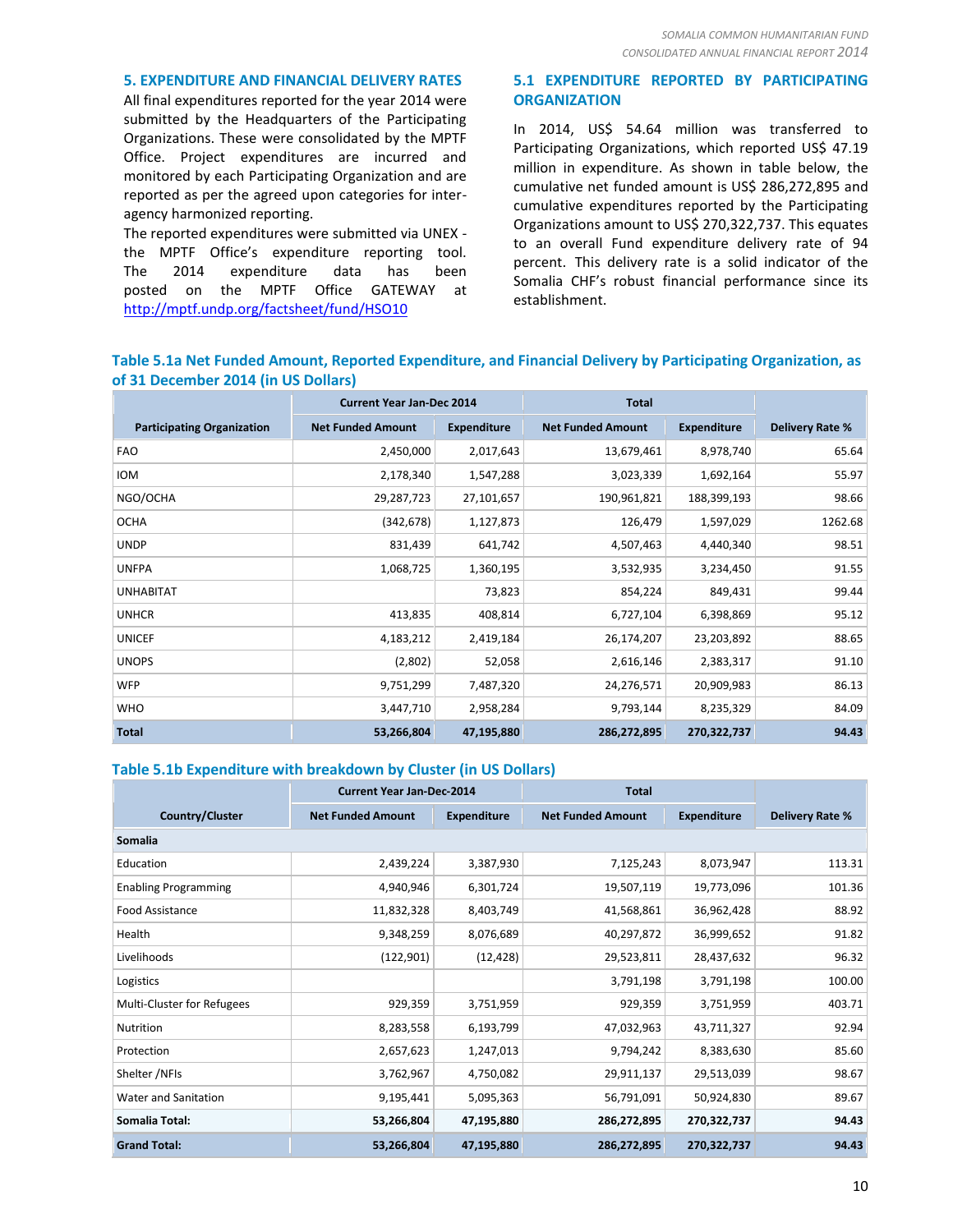

**Figure 4: Cumulative Net Funded Amount and Expenditure with Breakdown by Cluster**

■ Net Funded Amount ■ Expenditures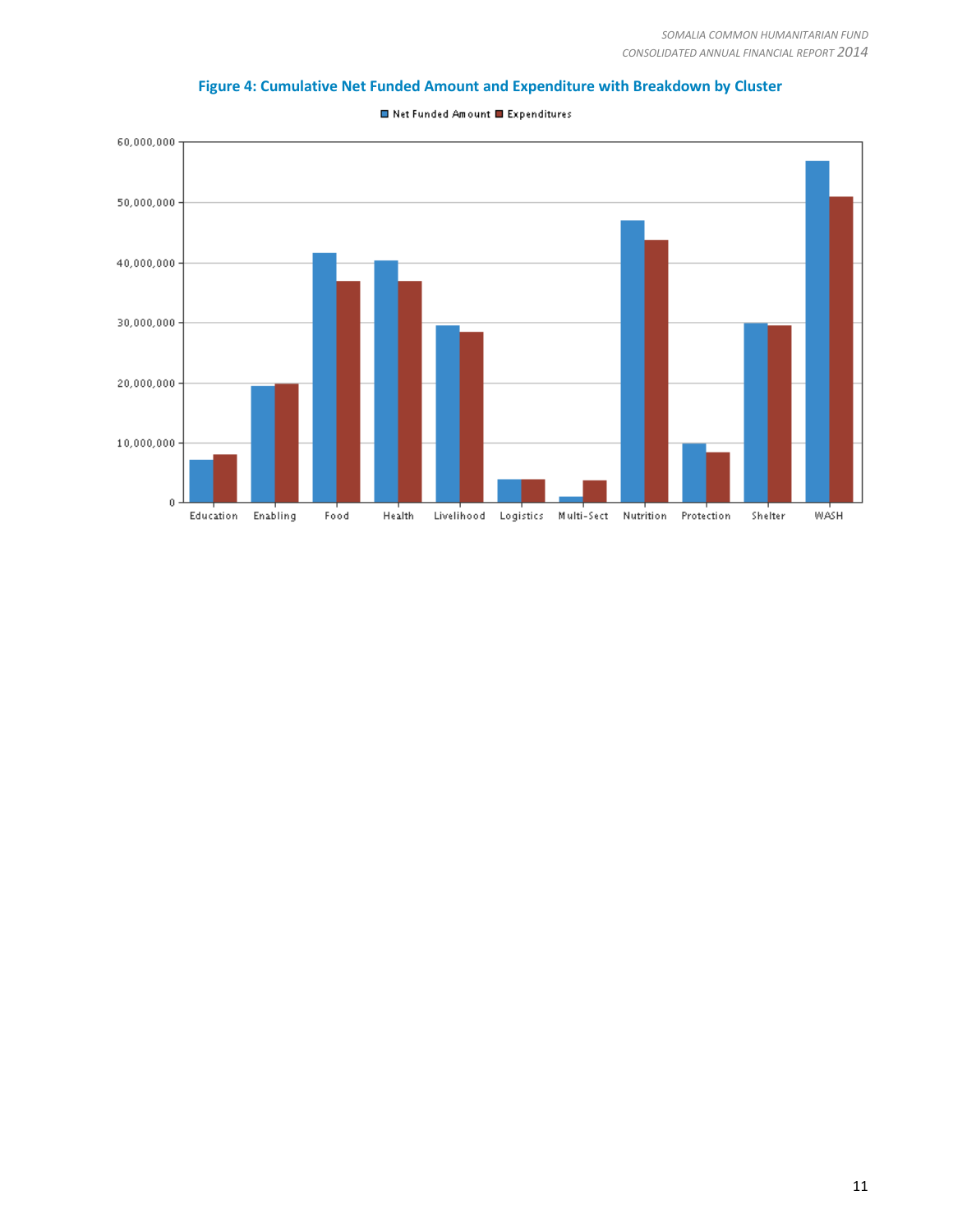# **5.2 EXPENDITURE BY PROJECT**

 $\overline{a}$ 

Table 5.2 displays the net funded amounts, expenditures reported and the financial delivery rates by Participating Organization.

# **Table 5.2 Expenditure by Project within Cluster, as of 31 December 2014 (in US Dollars)**

|                         | <b>Cluster / Project No. and Allocation</b> | <b>Participating</b><br>Organization | <b>Total Approved</b><br>Amount | <b>Net Funded</b><br>Amount | <b>Total</b><br><b>Expenditure</b> | Delivery Rate <sup>1</sup><br>% |
|-------------------------|---------------------------------------------|--------------------------------------|---------------------------------|-----------------------------|------------------------------------|---------------------------------|
| <b>Education</b>        |                                             |                                      |                                 |                             |                                    |                                 |
| 00078219                | CHF Som EDU/2011ER/OCHA-NGOs                | NGO/OCHA                             | 203,751                         | 203,751                     | 203,750                            | 100.00                          |
| 00078437                | CHF Som EDU/2011-1/OCHA-NGOs                | NGO/OCHA                             | 118,890                         | 116,390                     | 118,890                            | 102.15                          |
| 00084137                | CHF Som EDU/2012-2/OCHA-NGOs                | NGO/OCHA                             | 2,390,692                       | 2,390,692                   | 2,390,691                          | 100.00                          |
| 00087132                | CHF Som EDU/2013-1/OCHA-NGOs                | NGO/OCHA                             | 1,776,948                       | 1,776,948                   | 1,776,948                          | 100.00                          |
| 00087635                | CHF Som EDU/2013ER/OCHA-NGOs                | NGO/OCHA                             | 195,738                         | 195,738                     | 195,738                            | 100.00                          |
| 00090184                | CHF Som EDU/2014-1/NGOs                     | NGO/OCHA                             | 1,477,242                       | 1,477,242                   | 3,258,130                          | 220.55                          |
| 00092303                | CHF Som EDU/2014ER/OCHA-NGOs                | NGO/OCHA                             | 964,482                         | 964,482                     | 129,800                            | 13.46                           |
| <b>Education: Total</b> |                                             | 7,127,743                            | 7,125,243                       | 8,073,947                   | 113.31                             |                                 |

|          | <b>Enabling Programming</b>        |               |           |            |            |         |
|----------|------------------------------------|---------------|-----------|------------|------------|---------|
| 00075916 | CHF Somalia ENABLING PROGRAMMI     | NGO/OCHA      | 328,514   | 320,664    | 320,664    | 100.00  |
| 00078156 | CHF Som ENBPROGR/2011-1/OCHA-N     | NGO/OCHA      | 900,682   | 895,182    | 900,681    | 100.61  |
| 00078429 | CHF Som ENABPROGR/2011-1/UNDP-     | <b>UNDP</b>   | 2,216,024 | 2,216,024  | 3,798,569  | 171.41  |
| 00081267 | CHF Som ENPROGR/2012ER/UN Agen     | OCHA          | 665,075   | 22,539     | 469,156    | 2081.52 |
| 00081267 | CHF Som ENPROGR/2012ER/UN Agen     | <b>UNOPS</b>  | 1,056,803 | 1,056,803  | 1,024,789  | 96.97   |
| 00082230 | CHF Som ENPROGR/2012ER/UNOPS R     | <b>UNOPS</b>  | 104,723   | 104,723    | 104,723    | 100.00  |
| 00082780 | CHF Som ENPROGR/2012-1/OCHA-NG     | NGO/OCHA      | 270,300   | 270,300    | 270,300    | 100.00  |
| 00082931 | CHF Som ENPROGR/2012-1/UN Agen     | <b>UNDP</b>   | 960,000   | 960,000    |            | 0       |
| 00082931 | CHF Som ENPROGR/2012-1/UN Agen     | <b>UNICEF</b> | 271,416   | 271,416    | 271,191    | 99.92   |
| 00082931 | CHF Som ENPROGR/2012-1/UN Agen     | <b>WHO</b>    | 219,457   | 219,457    | 219,457    | 100.00  |
| 00084140 | CHF Som ENPROGR/2012-2/OCHA-NG     | NGO/OCHA      | 1,038,060 | 1,038,060  | 1,038,060  | 100.00  |
| 00084554 | CHF Som ENPROGR/2012-2/UN Agen     | <b>FAO</b>    | 900,000   | 900,000    |            | 0       |
| 00084554 | CHF Som ENPROGR/2012-2/UN Agen     | <b>UNDP</b>   | 500,000   | 500,000    |            | 0       |
| 00084554 | CHF Som ENPROGR/2012-2/UN Agen     | <b>UNFPA</b>  | 332,770   | 309,302    | 309,302    | 100.00  |
| 00084554 | CHF Som ENPROGR/2012-2/UN Agen     | <b>UNOPS</b>  | 349,945   | 349,945    | 149,130    | 42.62   |
| 00086159 | CHF Som ENPROGR/2013ER/UN Agen     | <b>UNOPS</b>  | 708,685   | 708,685    | 708,685    | 100.00  |
| 00087138 | CHF Som ENPROGR/2013-1/OCHA-NG     | NGO/OCHA      | 3,939,639 | 3,939,639  | 3,939,639  | 100.00  |
| 00090172 | CHF Som ENPROGR/2014ER/UN Agen     | <b>OCHA</b>   | 103,940   | 103,940    | 1,127,873  | 1085.12 |
| 00090172 | CHF Som ENPROGR/2014ER/UN Agen     | <b>UNDP</b>   | 831,439   | 831,439    | 641,772    | 77.19   |
| 00090172 | CHF Som ENPROGR/2014ER/UN Agen     | <b>WFP</b>    | 1,969,195 | 1,969,195  | 1,969,195  | 100.00  |
| 00090182 | CHF Som ENPROGR/2014-1/NGOs        | NGO/OCHA      | 622,973   | 622,973    | 1,212,731  | 194.67  |
| 00090192 | CHF Som ENPROGR/2014-1/UN Agen     | <b>FAO</b>    | 600,000   | 600,000    | 137,129    | 22.85   |
| 00090192 | CHF Som ENPROGR/2014-1/UN Agen     | <b>UNHCR</b>  | 96,835    | 96,835     | 85,600     | 88.40   |
| 00090192 | CHF Som ENPROGR/2014-1/UN Agen     | <b>WFP</b>    | 1,099,999 | 1,099,999  | 1,040,000  | 94.55   |
| 00090192 | CHF Som ENPROGR/2014-1/UN Agen     | <b>WHO</b>    | 100,000   | 100,000    | 34,453     | 34.45   |
|          | <b>Enabling Programming: Total</b> |               |           | 19,507,119 | 19,773,096 | 101.36  |

Note: Due to the IPSAS implementation, some project expenditures were incorrectly mapped by OCHA and will be revised in 2015.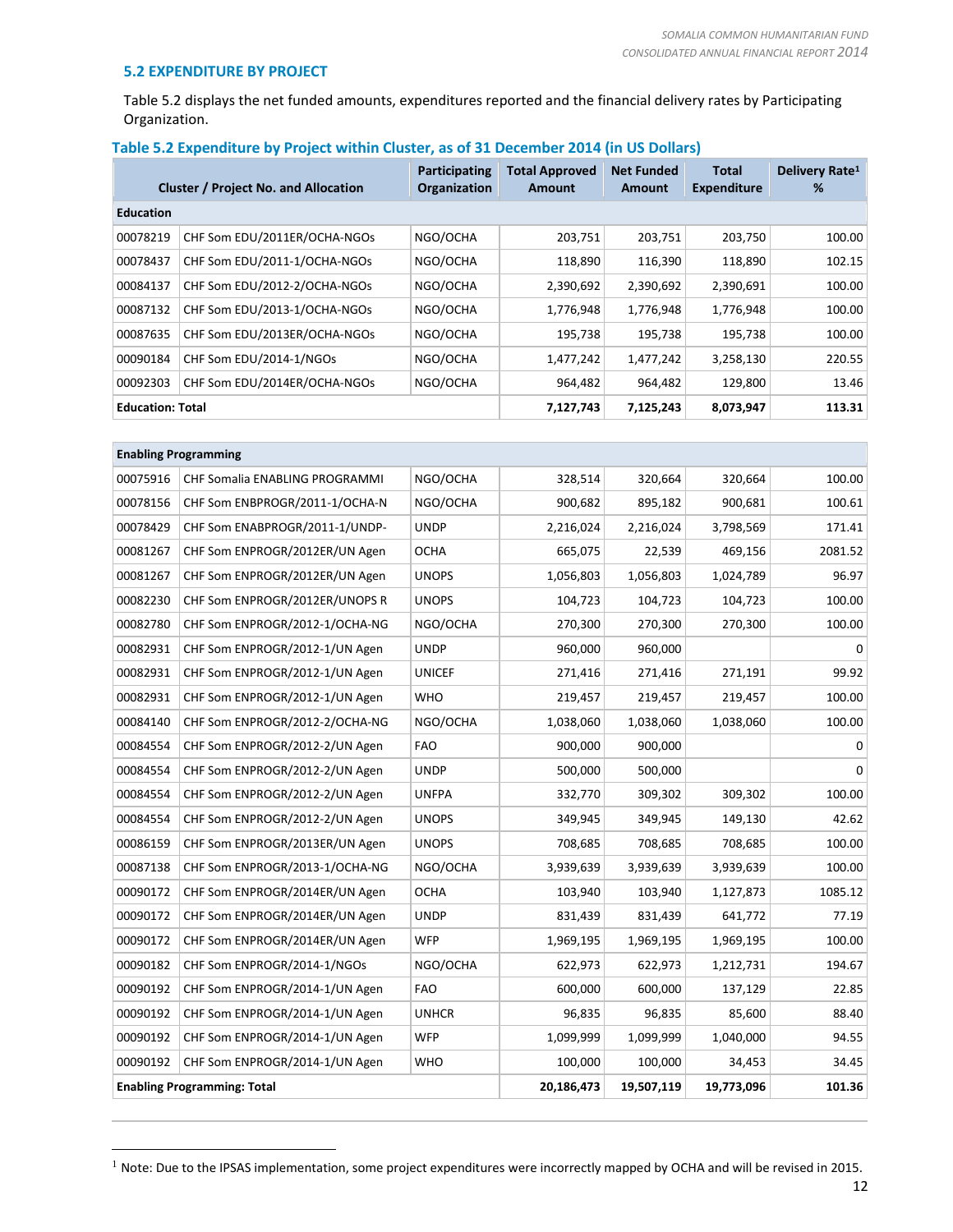|                               | <b>Food Assistance</b>         |            |            |            |            |        |  |  |
|-------------------------------|--------------------------------|------------|------------|------------|------------|--------|--|--|
| 00078217                      | CHF Som FOODASSIS/2011-1/WFP F | <b>WFP</b> | 3,700,000  | 3,700,000  | 3,700,000  | 100.00 |  |  |
| 00079111                      | CHF Som/FOODASSIS/2011ER/OCHA- | NGO/OCHA   | 2,620,463  | 2,607,063  | 2,620,462  | 100.51 |  |  |
| 00082781                      | CHF Som FOODASSIS/2012-1/OCHA- | NGO/OCHA   | 5,094,137  | 5,074,937  | 5,094,137  | 100.38 |  |  |
| 00083451                      | CHF Som/FOODASS/2012ER/OCHA-NG | NGO/OCHA   | 501,885    | 499,185    | 501,885    | 100.54 |  |  |
| 00084133                      | CHF Som FOODASSIS/2012-2/OCHA- | NGO/OCHA   | 11,735,364 | 11,735,364 | 11,735,364 | 100.00 |  |  |
| 00084184                      | CHF Som/FOODASS/2012ER/UN Agen | <b>FAO</b> | 400,000    | 400,000    | 391,268    | 97.82  |  |  |
| 00084595                      | CHF Som FOODASSIS/2012-2/UN Ag | <b>WFP</b> | 745,034    | 745,034    | 745,034    | 100.00 |  |  |
| 00087131                      | CHF Som FOODASSIS/2013-1/OCHA- | NGO/OCHA   | 3,180,071  | 3,180,071  | 3,180,071  | 100.00 |  |  |
| 00087312                      | CHF Som FOODASSIS/2013-1/UN Ag | <b>FAO</b> | 650,000    | 650,000    | 619,105    | 95.25  |  |  |
| 00087312                      | CHF Som FOODASSIS/2013-1/UN Ag | <b>IOM</b> | 299,999    | 299,999    | 299,999    | 100.00 |  |  |
| 00087312                      | CHF Som FOODASSIS/2013-1/UN Ag | <b>WFP</b> | 499,999    | 499,999    | 499,883    | 99.98  |  |  |
| 00087636                      | CHF Som/FOODASS/2013ER/OCHA-NG | NGO/OCHA   | 309,581    | 309,581    | 309,581    | 100.00 |  |  |
| 00090179                      | CHF Som FOODASSIS/2014-1/NGOs  | NGO/OCHA   | 2,427,910  | 2,427,910  | 1,952,008  | 80.40  |  |  |
| 00090189                      | CHF Som FOODASSIS/2014-1/UN Ag | <b>FAO</b> | 850,000    | 850,000    | 416,178    | 48.96  |  |  |
| 00090189                      | CHF Som FOODASSIS/2014-1/UN Ag | <b>IOM</b> | 350,000    | 350,000    | 142,588    | 40.74  |  |  |
| 00090189                      | CHF Som FOODASSIS/2014-1/UN Ag | <b>WFP</b> | 850,000    | 850,000    | 849,488    | 99.94  |  |  |
| 00092300                      | CHF Som/FOODASS/2014ER/OCHA-NG | NGO/OCHA   | 2,187,612  | 2,187,612  | 2,381,353  | 108.86 |  |  |
| 00092307                      | CHF Som FOODASSIS/2014ER/UN Ag | <b>FAO</b> | 900,000    | 900,000    | 524,817    | 58.31  |  |  |
| 00092307                      | CHF Som FOODASSIS/2014ER/UN Ag | <b>WFP</b> | 4,302,106  | 4,302,106  | 999,209    | 23.23  |  |  |
| <b>Food Assistance: Total</b> |                                |            | 41,604,161 | 41,568,861 | 36,962,428 | 88.92  |  |  |

| <b>Health</b> |                                |               |           |           |           |        |
|---------------|--------------------------------|---------------|-----------|-----------|-----------|--------|
| 00075912      | CHF Somalia HEALTH/OCHA-NGOs   | NGO/OCHA      | 2,826,396 | 2,776,338 | 2,776,338 | 100.00 |
| 00076056      | CHF Somalia HEALTH/WHO BloodTr | <b>WHO</b>    | 197,441   | 197,441   | 197,441   | 100.00 |
| 00076057      | CHF Somalia HEALTH/WHO Mat&Neo | <b>WHO</b>    | 671,850   | 649,035   | 649,035   | 100.00 |
| 00076073      | CHF Somalia HEALTH/WHO OutbCtr | <b>WHO</b>    | 1,070,202 | 1,053,137 | 1,053,137 | 100.00 |
| 00077379      | CHF Som HEALTH/2010ER/OCHA-NGO | NGO/OCHA      | 126,566   | 126,566   | 126,566   | 100.00 |
| 00077733      | CHF Som HEALTH/2011ER/WHO Emer | <b>WHO</b>    | 250,513   | 250,513   | 250,513   | 100.00 |
| 00077841      | CHF Som HEALTH/2011ER/WHO Equi | <b>WHO</b>    | 500,000   | 474,792   | 474,792   | 100.00 |
| 00078152      | CHF Som HEALTH/2011-1/WHO Coor | <b>WHO</b>    | 151,679   | 134,366   | 134,366   | 100.00 |
| 00078167      | CHF Som HEALTH/2011-1/UNOPS Em | <b>UNOPS</b>  | 398,793   | 395,991   | 395,991   | 100.00 |
| 00078177      | CHF Som HEALTH/2011-1/OCHA-NGO | NGO/OCHA      | 2,698,354 | 2,671,954 | 2,698,353 | 100.99 |
| 00078436      | CHF Som HEALTH/2011-1/UNICEF P | <b>UNICEF</b> | 735,562   | 695,127   | 695,127   | 100.00 |
| 00078490      | CHF Som HEALTH/2011-1/UNFPA Em | <b>UNFPA</b>  | 500,000   | 487,842   | 487,842   | 100.00 |
| 00078931      | CHF Som/HEALTH/2011ER/WHO EMS  | <b>WHO</b>    | 84,716    | 84,716    | 84,715    | 100.00 |
| 00079626      | CHF Som HEALTH/2011ER/OCHA-NGO | NGO/OCHA      | 4,875,865 | 4,839,065 | 4,875,865 | 100.76 |
| 00080437      | CHF Som HEALTH/2011ER/WHO Coor | <b>WHO</b>    | 360,055   | 360,055   | 360,054   | 100.00 |
| 00082709      | CHF Som HEALTH/2012-1/UN Agenc | <b>UNFPA</b>  | 843,598   | 825,792   | 825,792   | 100.00 |
| 00082709      | CHF Som HEALTH/2012-1/UN Agenc | <b>WHO</b>    | 539,480   | 539,480   | 539,480   | 100.00 |
| 00082779      | CHF Som HEALTH/2012-1/OCHA-NGO | NGO/OCHA      | 3,697,420 | 3,694,920 | 3,697,420 | 100.07 |
| 00084136      | CHF Som HEALTH/2012-2/OCHA-NGO | NGO/OCHA      | 1,433,335 | 1,433,335 | 1,433,335 | 100.00 |
| 00084556      | CHF Som HEALTH/2012-2/UN Agen  | <b>UNICEF</b> | 817,480   | 817,480   | 817,498   | 100.00 |
| 00084556      | CHF Som HEALTH/2012-2/UN Agen  | <b>WHO</b>    | 1,749,462 | 1,737,672 | 1,737,674 | 100.00 |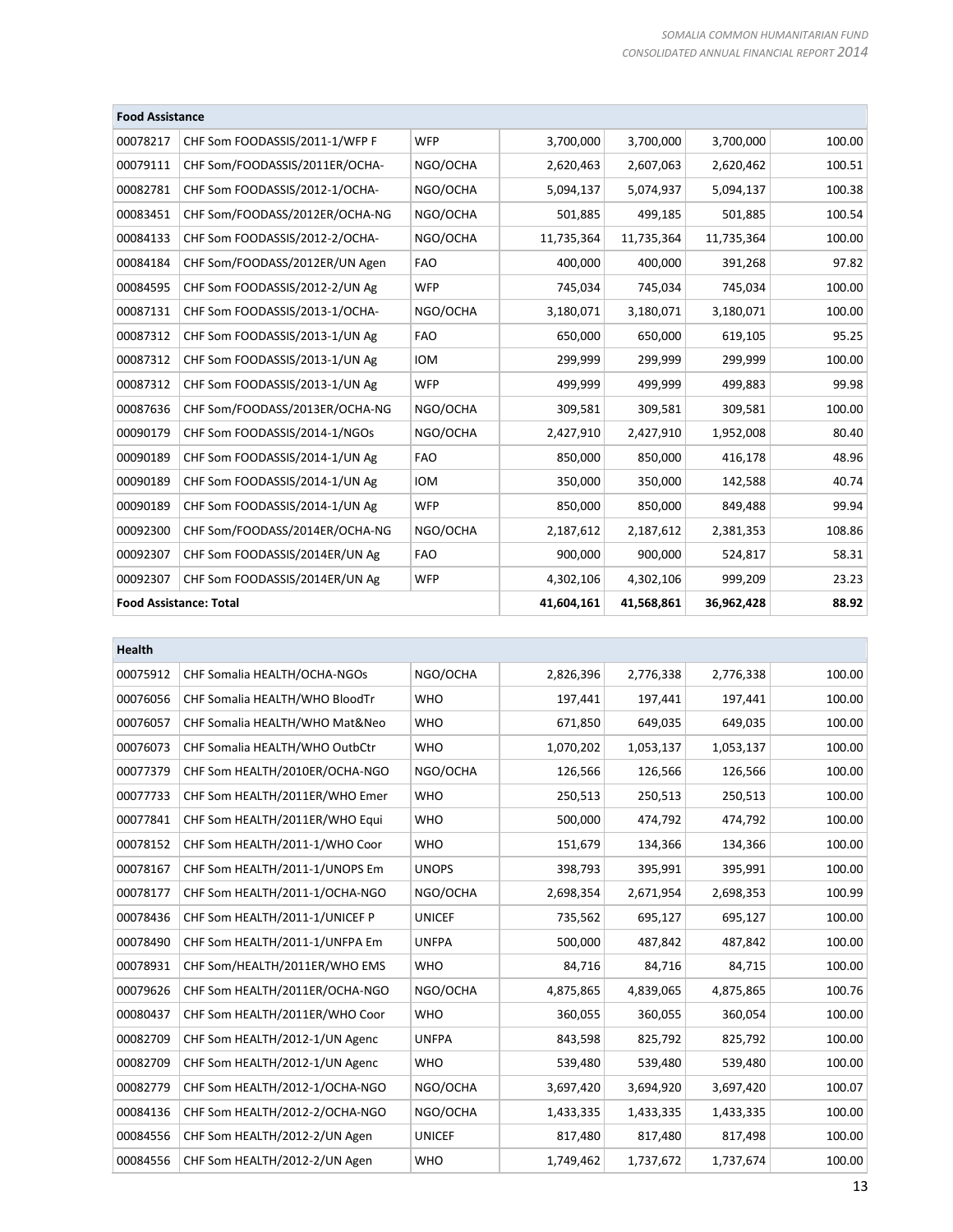*SOMALIA COMMON HUMANITARIAN FUND CONSOLIDATED ANNUAL FINANCIAL REPORT 2014*

|                      |                                |               |            |            | CONJOLIDATLD ANNVOALTIIVAIVUALTILI ONT | <u>_ _ _</u> |
|----------------------|--------------------------------|---------------|------------|------------|----------------------------------------|--------------|
| 00086158             | CHF Som HEALTH/2013ER/OCHA-NGO | NGO/OCHA      | 3,272,887  | 3,272,887  | 2,774,589                              | 84.77        |
| 00087137             | CHF Som HEALTH/2013-1/OCHA-NGO | NGO/OCHA      | 2,007,072  | 2,007,072  | 2,007,072                              | 100.00       |
| 00087311             | CHF Som HEALTH/2013-1/UN Agenc | <b>IOM</b>    | 300,000    | 300,000    | 300,000                                | 100.00       |
| 00087311             | CHF Som HEALTH/2013-1/UN Agenc | <b>UNFPA</b>  | 800,000    | 800,000    | 776,693                                | 97.09        |
| 00087311             | CHF Som HEALTH/2013-1/UN Agenc | <b>WHO</b>    | 632,980    | 632,980    | 628,678                                | 99.32        |
| 00088813             | CHF Som HEALTH/2013ER/UN Agenc | <b>WHO</b>    | 1,234,982  | 1,234,982  | 1,234,982                              | 100.00       |
| 00090168             | CHF Som HEALTH/2014ER/UN Agenc | <b>IOM</b>    | 400,000    | 400,000    | 146,375                                | 36.59        |
| 00090168             | CHF Som HEALTH/2014ER/UN Agenc | <b>UNFPA</b>  | 449,999    | 449,999    | 268,768                                | 59.73        |
| 00090168             | CHF Som HEALTH/2014ER/UN Agenc | <b>UNICEF</b> | 746,251    | 746,251    | 530,249                                | 71.06        |
| 00090168             | CHF Som HEALTH/2014ER/UN Agenc | <b>WHO</b>    | 803,690    | 803,690    | 153,750                                | 19.13        |
| 00090178             | CHF Som HEALTH/2014-1/NGOs     | NGO/OCHA      | 1,613,719  | 1,613,719  | 2,285,364                              | 141.62       |
| 00090188             | CHF Som HEALTH/2014-1/UN Agenc | <b>IOM</b>    | 365,000    | 365,000    | 83,241                                 | 22.81        |
| 00090188             | CHF Som HEALTH/2014-1/UN Agenc | <b>UNFPA</b>  | 660,000    | 660,000    | 566,053                                | 85.77        |
| 00090188             | CHF Som HEALTH/2014-1/UN Agenc | <b>WHO</b>    | 1,320,828  | 1,320,828  | 482,802                                | 36.55        |
| 00090199             | CHF Som HEALTH/2014ER/NGOs     | NGO/OCHA      | 1,444,847  | 1,444,847  | 449,702                                | 31.12        |
| <b>Health: Total</b> |                                |               | 40,581,022 | 40,297,872 | 36,999,652                             | 91.82        |
|                      |                                |               |            |            |                                        |              |

| Livelihoods               |                                |            |            |            |            |        |
|---------------------------|--------------------------------|------------|------------|------------|------------|--------|
| 00075910                  | CHF Somalia LIVELIHOODS/OCHA-N | NGO/OCHA   | 2,423,831  | 2,402,430  | 2,402,430  | 100.00 |
| 00076055                  | CHF Somalia LIVELHDS/FAO FSNAU | <b>FAO</b> | 335,000    | 334,564    | 334,564    | 100.00 |
| 00077378                  | CHF Som LIVLHD/2010ER/OCHA-NGO | NGO/OCHA   | 3,309,814  | 3,309,814  | 3,309,813  | 100.00 |
| 00078062                  | CHF Som LIVLH/2011-1/FAO FSNAU | <b>FAO</b> | 750,000    | 750,000    |            | 0      |
| 00078151                  | CHF Som LIVLHD/2011-1/FAO CapB | <b>FAO</b> | 357,000    | 355,850    | 355,850    | 100.00 |
| 00078153                  | CHF Som LIVLHD/2011-1/OCHA-NGO | NGO/OCHA   | 6,147,086  | 6,112,686  | 6,147,086  | 100.56 |
| 00078487                  | CHF Som LIVLHD/2011-1/FAO Prot | <b>FAO</b> | 1,429,065  | 1,429,065  | 997,108    | 69.77  |
| 00078488                  | CHF Som LIVLHD/2011-1/FAO Hydr | <b>FAO</b> | 499,946    | 490,091    | 490,091    | 100.00 |
| 00078489                  | CHF Som LIVLHD/2011-1/FAO Livl | <b>FAO</b> | 2,115,233  | 2,115,233  | 2,109,513  | 99.73  |
| 00079110                  | CHF Som LIVLHD/2011ER/OCHA-NGO | NGO/OCHA   | 11,271,702 | 11,210,002 | 11,271,701 | 100.55 |
| 00082840                  | CHF Som LIVLHD/2012ER/OCHA-NGO | NGO/OCHA   | 1,019,476  | 1,014,076  | 1,019,476  | 100.53 |
| <b>Livelihoods: Total</b> |                                |            | 29,658,153 | 29,523,811 | 28,437,632 | 96.32  |

| <b>Logistics</b>        |                                |            |           |           |           |        |
|-------------------------|--------------------------------|------------|-----------|-----------|-----------|--------|
| 00076161                | CHF Somalia LOGIST/WFP AirSer  | <b>WFP</b> | 995,100   | 995.100   | 995,100   | 100.00 |
| 00083133                | CHF Som/LOGIST/2012ER/UN Agenc | <b>WFP</b> | 2,796,098 | 2,796,098 | 2,796,098 | 100.00 |
| <b>Logistics: Total</b> |                                |            | 3,791,198 | 3,791,198 | 3,791,198 | 100.00 |
|                         |                                |            |           |           |           |        |

| <b>Multi-Cluster for Refugees</b> |                                   |          |         |         |           |        |
|-----------------------------------|-----------------------------------|----------|---------|---------|-----------|--------|
| 00090560                          | CHF Som/MULTI/2014-1/NGOs         | NGO/OCHA | 929.359 | 929.359 | 3.751.959 | 403.71 |
|                                   | Multi-Cluster for Refugees: Total |          | 929.359 | 929.359 | 3.751.959 | 403.71 |

| <b>Nutrition</b> |                                |               |           |           |           |        |  |
|------------------|--------------------------------|---------------|-----------|-----------|-----------|--------|--|
| 00075913         | CHF Somalia NUTRITION/OCHA-NGO | NGO/OCHA      | 997,882   | 984.158   | 984,158   | 100.00 |  |
| 00076516         | CHF Somalia NUTRITION/UNICEF M | <b>UNICEF</b> | 3,758,878 | 3,692,414 | 3,692,414 | 100.00 |  |
| 00078157         | CHF Som NUTRIT/2011-1/OCHA-NGO | NGO/OCHA      | 4.670.310 | 4.640.910 | 4,670,310 | 100.63 |  |
| 00078175         | CHF Som NUTRIT/2011ER/OCHA-NGO | NGO/OCHA      | 4,558,819 | 4,516,169 | 4,558,819 | 100.94 |  |
| 00078573         | CHF Som NUTRIT/2011-1/UNICEF B | <b>UNICEF</b> | 2,142,942 | 2,138,679 | 2,138,679 | 100.00 |  |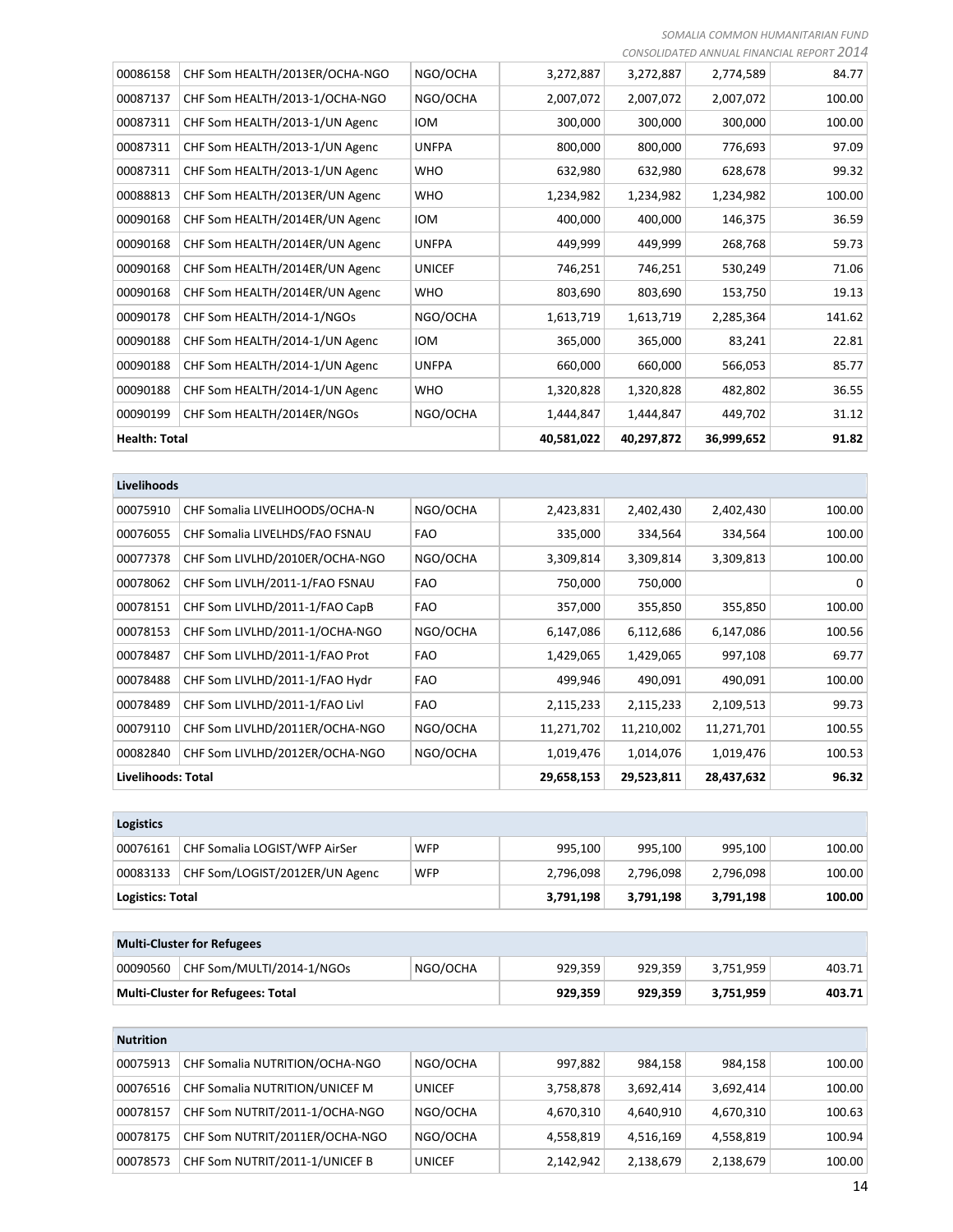*SOMALIA COMMON HUMANITARIAN FUND*

|                         |                                |               |            |            |            | CONSOLIDATED ANNUAL FINANCIAL REPORT 2014 |
|-------------------------|--------------------------------|---------------|------------|------------|------------|-------------------------------------------|
| 00082708                | CHF Som NUTRIT/2012-1/UN Agenc | <b>UNICEF</b> | 1,076,778  | 1,076,778  | 1,076,778  | 100.00                                    |
| 00082778                | CHF Som NUTRIT/2012-1/OCHA-NGO | NGO/OCHA      | 3,119,899  | 3,119,899  | 3,119,899  | 100.00                                    |
| 00083454                | CHF Som NUTRIT/2012-ER/OCHA-NG | NGO/OCHA      | 324,709    | 319,709    | 324,709    | 101.56                                    |
| 00084134                | CHF Som NUTRIT/2012-2/OCHA-NGO | NGO/OCHA      | 4,855,103  | 4,855,103  | 4,855,104  | 100.00                                    |
| 00084557                | CHF Som NUTRIT/2012-2/UN Agen  | <b>UNICEF</b> | 2,806,037  | 2,806,037  | 2,805,408  | 99.98                                     |
| 00084557                | CHF Som NUTRIT/2012-2/UN Agen  | <b>WFP</b>    | 3,992,085  | 3,992,085  | 3,992,085  | 100.00                                    |
| 00087136                | CHF Som NUTRIT/2013-1/OCHA-NGO | NGO/OCHA      | 2,792,647  | 2,792,647  | 2,792,647  | 100.00                                    |
| 00087310                | CHF Som NUTRIT/2013-1/UN Agenc | <b>UNICEF</b> | 1,493,157  | 1,493,157  | 1,493,189  | 100.00                                    |
| 00087310                | CHF Som NUTRIT/2013-1/UN Agenc | <b>WFP</b>    | 1,796,957  | 1,796,957  | 1,796,957  | 100.00                                    |
| 00088268                | CHF Som NUTRITION/2013ER/OCHA- | NGO/OCHA      | 429,666    | 429,666    | 429,335    | 99.92                                     |
| 00090177                | CHF Som NUTRIT/2014-1/NGOs     | NGO/OCHA      | 2,172,128  | 2,172,128  | 1,189,206  | 54.75                                     |
| 00090187                | CHF Som NUTRIT/2014-1/UN Agenc | <b>UNICEF</b> | 1,499,259  | 1,499,259  | 591,136    | 39.43                                     |
| 00090187                | CHF Som NUTRIT/2014-1/UN Agenc | <b>WFP</b>    | 750,000    | 750,000    | 750,000    | 100.00                                    |
| 00092302                | CHF Som NUTRITION/2014ER/OCHA- | NGO/OCHA      | 1,957,209  | 1,957,209  | 1,549,616  | 79.17                                     |
| 00092310                | CHF Som NUTRITION/2014ER/UN Ag | <b>UNICEF</b> | 1,220,000  | 1,220,000  | 123,943    | 10.16                                     |
| 00092310                | CHF Som NUTRITION/2014ER/UN Ag | <b>WFP</b>    | 779,999    | 779,999    | 776,935    | 99.61                                     |
| <b>Nutrition: Total</b> |                                |               | 47,194,464 | 47,032,963 | 43,711,327 | 92.94                                     |

| <b>Protection</b>        |                                |              |           |           |           |        |
|--------------------------|--------------------------------|--------------|-----------|-----------|-----------|--------|
| 00078932                 | CHF Som/PROTECT/2011-1/UNHCR/R | <b>UNHCR</b> | 499,900   | 499,900   | 499,900   | 100.00 |
| 00079864                 | CHF Som PROTECT/2011ER/OCHA-NG | NGO/OCHA     | 243,064   | 238,064   | 243,064   | 102.10 |
| 00080438                 | CHF Som PROTECT/2011ER/StrengC | <b>UNHCR</b> | 127,507   | 127,507   | 127,507   | 100.00 |
| 00082775                 | CHF Som/PROTECT/2012-1/NGOs    | NGO/OCHA     | 1,881,041 | 1,875,841 | 1,881,041 | 100.28 |
| 00083009                 | CHF Som/PROTECT/2012-1/UN Agen | <b>UNHCR</b> | 147,900   | 147,900   | 147,900   | 100.00 |
| 00084139                 | CHF Som PROTECT/2012-2/OCHA-NG | NGO/OCHA     | 1,864,635 | 1,864,635 | 1,864,634 | 100.00 |
| 00087133                 | CHF Som PROTECT/2013-1/OCHA-NG | NGO/OCHA     | 2,372,572 | 2,372,572 | 2,372,572 | 100.00 |
| 00090183                 | CHF Som/PROTECT/2014-1/NGOs    | NGO/OCHA     | 1,630,046 | 1,630,046 | 1,086,255 | 66.64  |
| 00092301                 | CHF Som/PROTEC/2014ER/NGOs     | NGO/OCHA     | 1,037,778 | 1,037,778 | 160,758   | 15.49  |
| <b>Protection: Total</b> |                                |              | 9,804,442 | 9,794,242 | 8,383,630 | 85.60  |

| Shelter / NFIs |                                |                  |           |           |           |        |
|----------------|--------------------------------|------------------|-----------|-----------|-----------|--------|
| 00077380       | CHF Som SHELT/2010ER/OCHA-NGOs | NGO/OCHA         | 126,532   | 126,532   | 126,532   | 100.00 |
| 00078174       | CHF Som SHELTER/2011-1/OCHA-NG | NGO/OCHA         | 2,453,641 | 2,447,141 | 2,453,640 | 100.27 |
| 00078218       | CHF Som SHELTER/2011-1/UNHCR I | <b>UNHCR</b>     | 1,222,903 | 1,222,903 | 1,222,903 | 100.00 |
| 00079511       | CHF Som/SHELT/2011ER/OCHA-NGOs | NGO/OCHA         | 4,957,876 | 4,933,076 | 4,957,876 | 100.50 |
| 00079857       | CHF Som SHELT/2011ER/UNHCR Eme | <b>UNHCR</b>     | 999,551   | 999,551   | 999,551   | 100.00 |
| 00080220       | CHF Som SHELT/2011ER/UNHCR Str | <b>UNHCR</b>     | 110,159   | 110,159   | 110,159   | 100.00 |
| 00082284       | CHF Som/SHELT/2012ER/OCHA-NGOs | NGO/OCHA         | 511,697   | 508,997   | 511,462   | 100.48 |
| 00082782       | CHF Som SHELTER/2012-1/OCHA-NG | NGO/OCHA         | 3,731,275 | 3,725,275 | 3,731,275 | 100.16 |
| 00082821       | CHF Som/SHELT/2012-1/UN Agency | <b>FAO</b>       | 3,204,658 | 3,204,658 | 2,601,292 | 81.17  |
| 00082821       | CHF Som/SHELT/2012-1/UN Agency | <b>UNHABITAT</b> | 405,672   | 405,672   | 408,583   | 100.72 |
| 00082821       | CHF Som/SHELT/2012-1/UN Agency | <b>UNHCR</b>     | 2,795,350 | 2,795,350 | 2,795,350 | 100.00 |
| 00084138       | CHF Som SHELTER/2012-2/OCHA-NG | NGO/OCHA         | 2,914,157 | 2,914,157 | 2,914,157 | 100.00 |
| 00084630       | CHF Som SHELTER/2012-2/UN Agen | <b>UNHABITAT</b> | 448,552   | 448,552   | 440,848   | 98.28  |
| 00087134       | CHF Som SHELTER/2013-1/OCHA-NG | NGO/OCHA         | 1,856,146 | 1,856,146 | 1,856,146 | 100.00 |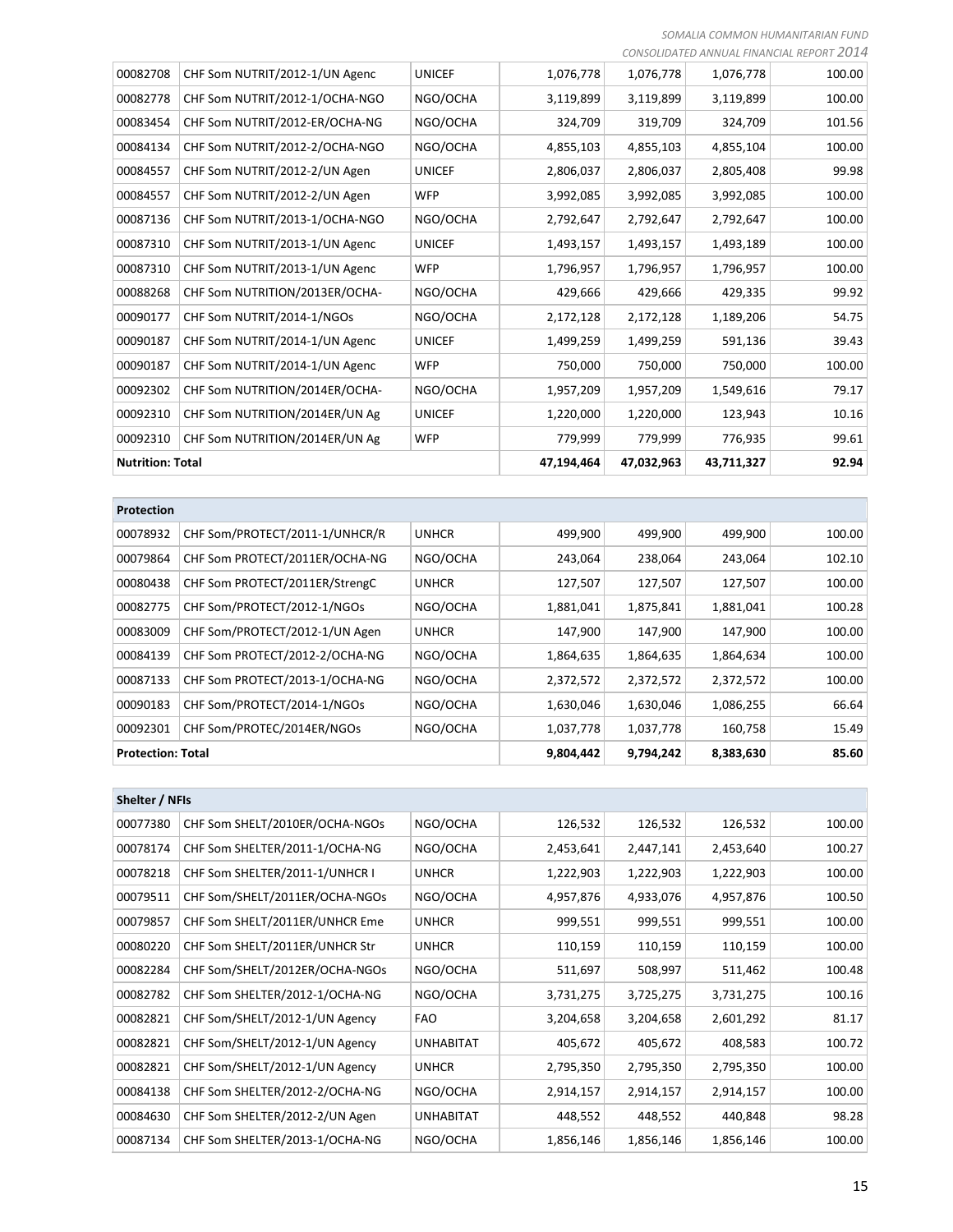*SOMALIA COMMON HUMANITARIAN FUND*

|  | CONSOLIDATED ANNUAL FINANCIAL REPORT 2014 |  |  |  |  |
|--|-------------------------------------------|--|--|--|--|
|--|-------------------------------------------|--|--|--|--|

| Shelter / NFIs: Total |                                |              | 29,951,137 | 29.911.137 | 29,513,039 | 98.67    |
|-----------------------|--------------------------------|--------------|------------|------------|------------|----------|
| 00092309              | CHF Som/SHELT/2014ER/UN Agenci | <b>UNHCR</b> | 317.000    | 317,000    |            | $\Omega$ |
| 00092305              | CHF Som/SHELT/2014ER/OCHA-NGOs | NGO/OCHA     | 1,748,501  | 1,748,501  | 670.286    | 38.33    |
| 00090181              | CHF Som SHELTER/2014-1/NGOs    | NGO/OCHA     | 1,737,466  | 1,737,466  | 3,302,979  | 190.10   |
| 00087569              | CHF Som SHELTER/2013-1/UN Agen | <b>UNHCR</b> | 410.000    | 410.000    | 410.000    | 100.00   |

| <b>Water and Sanitation</b> |                                    |               |             |             |             |          |
|-----------------------------|------------------------------------|---------------|-------------|-------------|-------------|----------|
| 00075914                    | CHF Somalia WASH/OCHA-NGOs         | NGO/OCHA      | 3,194,196   | 3,030,516   | 3,030,516   | 100.00   |
| 00076525                    | CHF Somalia WASH/UNICEF IDPs a     | <b>UNICEF</b> | 3,269,999   | 3,269,999   | 3,269,999   | 100.00   |
| 00077405                    | CHF Som WASH/2010ER/OCHA-NGOs      | NGO/OCHA      | 1,602,273   | 1,602,273   | 1,602,272   | 100.00   |
| 00077732                    | CHF Som WASH/2011ER/OCHA-NGOs      | NGO/OCHA      | 6,882,578   | 6,838,528   | 6,882,577   | 100.64   |
| 00078154                    | CHF Som WASH/2011-1/OCHA-NGOs      | NGO/OCHA      | 7,657,854   | 7,620,754   | 7,657,854   | 100.49   |
| 00078176                    | CHF Som WASH/2011-1/UNICEF EmW     | <b>UNICEF</b> | 3,222,949   | 3,103,966   | 3,103,966   | 100.00   |
| 00081637                    | CHF Som WASH/2012ER/OCHA-NGOs      | NGO/OCHA      | 1,480,656   | 1,466,406   | 1,372,400   | 93.59    |
| 00082783                    | CHF Som WASH/2012-1/OCHA-NGOs      | NGO/OCHA      | 8,143,657   | 8,127,257   | 8,143,656   | 100.20   |
| 00083118                    | CHF Som WASH/2012-1/UN Agencie     | <b>UNICEF</b> | 1,049,370   | 1,049,370   | 1,049,370   | 100.00   |
| 00084135                    | CHF Som WASH/2012-2/OCHA-NGOs      | NGO/OCHA      | 4,597,452   | 4,597,452   | 4,597,452   | 100.00   |
| 00084555                    | CHF Som WASH/2012-2/UN Agen        | <b>FAO</b>    | 600,000     | 600,000     |             | 0        |
| 00084555                    | CHF Som WASH/2012-2/UN Agen        | <b>UNICEF</b> | 1,180,391   | 1,180,391   | 1,180,408   | 100.00   |
| 00087135                    | CHF Som WASH/2013-1/OCHA-NGOs      | NGO/OCHA      | 3,571,555   | 3,571,555   | 3,571,555   | 100.00   |
| 00087417                    | CHF Som WASH/2013-1/UN Agencie     | <b>IOM</b>    | 245,000     | 245,000     | 245,000     | 100.00   |
| 00087417                    | CHF Som WASH/2013-1/UN Agencie     | <b>UNICEF</b> | 232,500     | 232,500     | 232,506     | 100.00   |
| 00088388                    | CHF Som WASH/2013ER/OCHA-NGOs      | NGO/OCHA      | 665,220     | 665,220     | 654,967     | 98.46    |
| 00090176                    | CHF Som WASH/2014-1/NGOs           | NGO/OCHA      | 2,566,922   | 2,566,922   | 1,450,668   | 56.51    |
| 00090186                    | CHF Som WASH/2014-1/UN Agencie     | <b>FAO</b>    | 100,000     | 100,000     | 1,826       | 1.83     |
| 00090186                    | CHF Som WASH/2014-1/UN Agencie     | <b>IOM</b>    | 763,340     | 763,340     | 463,950     | 60.78    |
| 00090186                    | CHF Som WASH/2014-1/UN Agencie     | <b>UNICEF</b> | 480,189     | 480,189     | 132,032     | 27.50    |
| 00090197                    | CHF Som WASH/2014ER/NGOs           | NGO/OCHA      | 4,978,259   | 4,978,259   | 2,270,843   | 45.62    |
| 00092308                    | CHF Som WASH/2014ER/UN Agen        | <b>IOM</b>    | 300,000     | 300,000     | 11,011      | 3.67     |
| 00092308                    | CHF Som WASH/2014ER/UN Agen        | <b>UNICEF</b> | 401,194     | 401,194     |             | $\Omega$ |
|                             | <b>Water and Sanitation: Total</b> |               | 57,185,554  | 56,791,091  | 50,924,830  | 89.67    |
|                             |                                    |               |             |             |             |          |
| <b>Grand Total</b>          |                                    |               | 288,013,705 | 286,272,895 | 270,322,737 | 94.43    |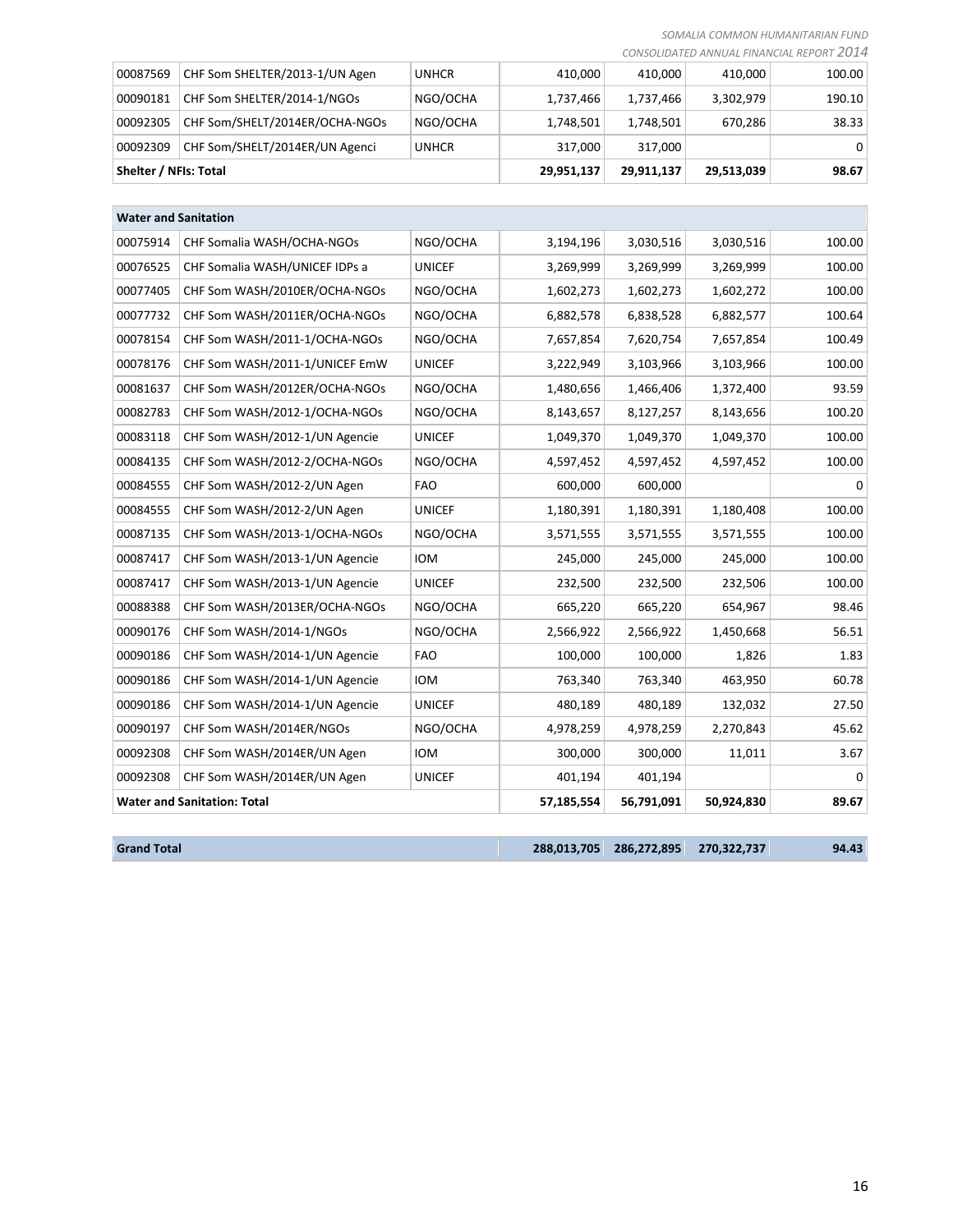# **5.3 EXPENDITURE REPORTED BY CATEGORY**

Project expenditures are incurred and monitored by each Participating Organization and are reported as per the agreed categories for inter-agency harmonized reporting. In 2006 the UN Development Group (UNDG) established six categories against which UN entities must report inter-agency project expenditures. Effective 1 January 2012, the UN Chief Executive Board (CEB) modified these categories as a result of IPSAS adoption to comprise eight categories. All expenditure incurred prior to 1 January 2012 have been reported in the old categories; post 1 January 2012 all expenditure are reported in the new eight categories. The old and new categories are noted to the right.

Table 5.3 reflects expenditure reported in the UNDG expense categories. Since the Fund has been operational pre and post 1 January 2012, the expenditures are reported using both categories.

#### **2012 CEB Expense Categories**

- 1. Staff and personnel costs
- 2. Supplies, commodities and materials
- 3. Equipment, vehicles, furniture and depreciation
- 4. Contractual services
- 5. Travel
- 6. Transfers and grants
- 7. General operating expenses
- 8. Indirect costs

\_\_\_\_\_\_\_\_\_\_\_\_\_\_\_\_\_\_\_\_\_\_

#### **2006 UNDG Expense Categories**

- 1. Supplies, commodities, equipment & transport
- 2. Personnel
- 3. Training counterparts
- 4. Contracts
- 5. Other direct costs
- 6. Indirect costs

# **Table 5.3 Expenditure by UNDG Budget Category, as of 31 December 2014 (in US Dollars)**

|                                                      | <b>Expenditure</b>                      |                                     |              |                                                     |
|------------------------------------------------------|-----------------------------------------|-------------------------------------|--------------|-----------------------------------------------------|
| Category                                             | <b>Prior Years</b><br>as of 31-Dec-2013 | <b>Current Year</b><br>Jan-Dec-2014 | <b>Total</b> | <b>Percentage of Total</b><br><b>Programme Cost</b> |
| Supplies, Commodities, Equipment and Transport (Old) | 13,054,474                              |                                     | 13,054,474   | 5.08                                                |
| Personnel (Old)                                      | 4,178,697                               |                                     | 4,178,697    | 1.63                                                |
| Training of Counterparts(Old)                        | 152,121                                 |                                     | 152,121      | 0.06                                                |
| Contracts (Old)                                      | 4,989,527                               |                                     | 4,989,527    | 1.94                                                |
| Other direct costs (Old)                             | 74,293,079                              |                                     | 74,293,079   | 28.90                                               |
| Staff & Personnel Cost (New)                         | 4,254,662                               | 8,171,975                           | 12,426,637   | 4.83                                                |
| Suppl, Comm, Materials (New)                         | 10,471,473                              | 18,414,344                          | 28,885,816   | 11.24                                               |
| Equip, Veh, Furn, Depn (New)                         | 342,236                                 | 146,618                             | 488,855      | 0.19                                                |
| Contractual Services (New)                           | 3,293,110                               | 9,323,766                           | 12,616,876   | 4.91                                                |
| Travel (New)                                         | 2,652,117                               | 1,736,413                           | 4,388,530    | 1.71                                                |
| Transfers and Grants (New)                           | 9,138,986                               | 2,671,244                           | 11,810,230   | 4.59                                                |
| <b>General Operating (New)</b>                       | 85,830,061                              | 3,917,738                           | 89,747,799   | 34.92                                               |
| <b>Programme Costs Total</b>                         | 212,650,542                             | 44,382,099                          | 257,032,641  | 100.00                                              |
| <sup>1</sup> Indirect Support Costs Total            | 10,476,315                              | 2,813,781                           | 13,290,096   | 5.17                                                |
| <b>Total</b>                                         | 223,126,857                             | 47,195,880                          | 270,322,737  |                                                     |

**1** Indirect Support Costs charged by Participating Organization, based on their financial regulations, can be deducted upfront or at a later stage during implementation.